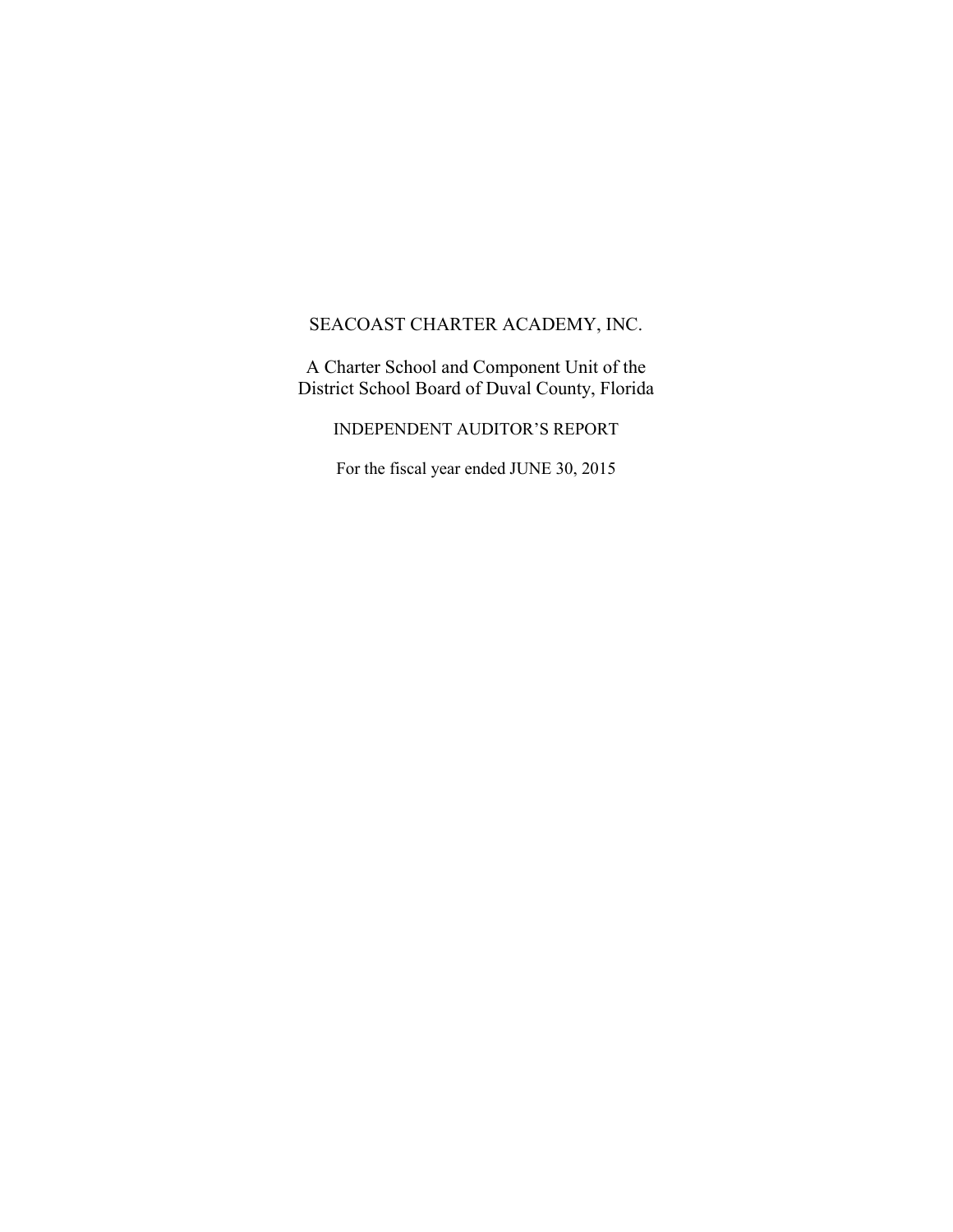## *TABLE OF CONTENTS*

|                                                                                                                                                                                                                                                                                                                   | <b>PAGE</b><br>NO.   |
|-------------------------------------------------------------------------------------------------------------------------------------------------------------------------------------------------------------------------------------------------------------------------------------------------------------------|----------------------|
| <b>Independent Auditor's Report</b>                                                                                                                                                                                                                                                                               | $1 - 3$              |
| <b>Management's Discussion and Analysis – (Unaudited)</b>                                                                                                                                                                                                                                                         | $4 - 9$              |
| <b>Basic Financial Statements:</b>                                                                                                                                                                                                                                                                                |                      |
| Government-Wide Financial Statements:                                                                                                                                                                                                                                                                             |                      |
| <b>Statement of Net Position</b><br><b>Statement of Activities</b>                                                                                                                                                                                                                                                | 10<br>11             |
| <b>Fund Financial Statements:</b>                                                                                                                                                                                                                                                                                 |                      |
| Balance Sheet – Governmental Funds                                                                                                                                                                                                                                                                                | 12                   |
| Reconciliation of the Balance Sheet to the Statement of Net Position                                                                                                                                                                                                                                              | 13                   |
| Statement of Revenues, Expenditures and Changes in Fund Balances -<br>Governmental Funds                                                                                                                                                                                                                          | 14                   |
| Reconciliation of the Governmental Funds Statement of Revenues,<br>Expenditures, and Changes in Fund Balances to the Statement of<br>Activities                                                                                                                                                                   | 15                   |
| Notes to Financial Statements                                                                                                                                                                                                                                                                                     | $16 - 26$            |
| <b>Required Supplementary Information</b><br>Budgetary Comparison Schedule – General Fund – (Unaudited)<br>Budgetary Comparison Schedule – Special Revenue Fund –<br>(Unaudited)<br>Budgetary Comparison Schedule – Capital Outlay Fund – (Unaudited)<br>Note to Required Supplementary Information – (Unaudited) | 27<br>28<br>29<br>30 |
| <b>Compliance and Internal Control</b>                                                                                                                                                                                                                                                                            |                      |
| Independent Auditor's Report on Internal Control Over Financial<br>Reporting and on Compliance and Other Matters Based on an Audit of<br>Financial Statements Performed in Accordance with Government Auditing<br><b>Standards</b>                                                                                | $31 - 32$            |
| Management Letter as required by Rules of the Florida Auditor General,<br>Chapter 10.850, Florida Statutes, Charter School Audits                                                                                                                                                                                 | $33 - 34$            |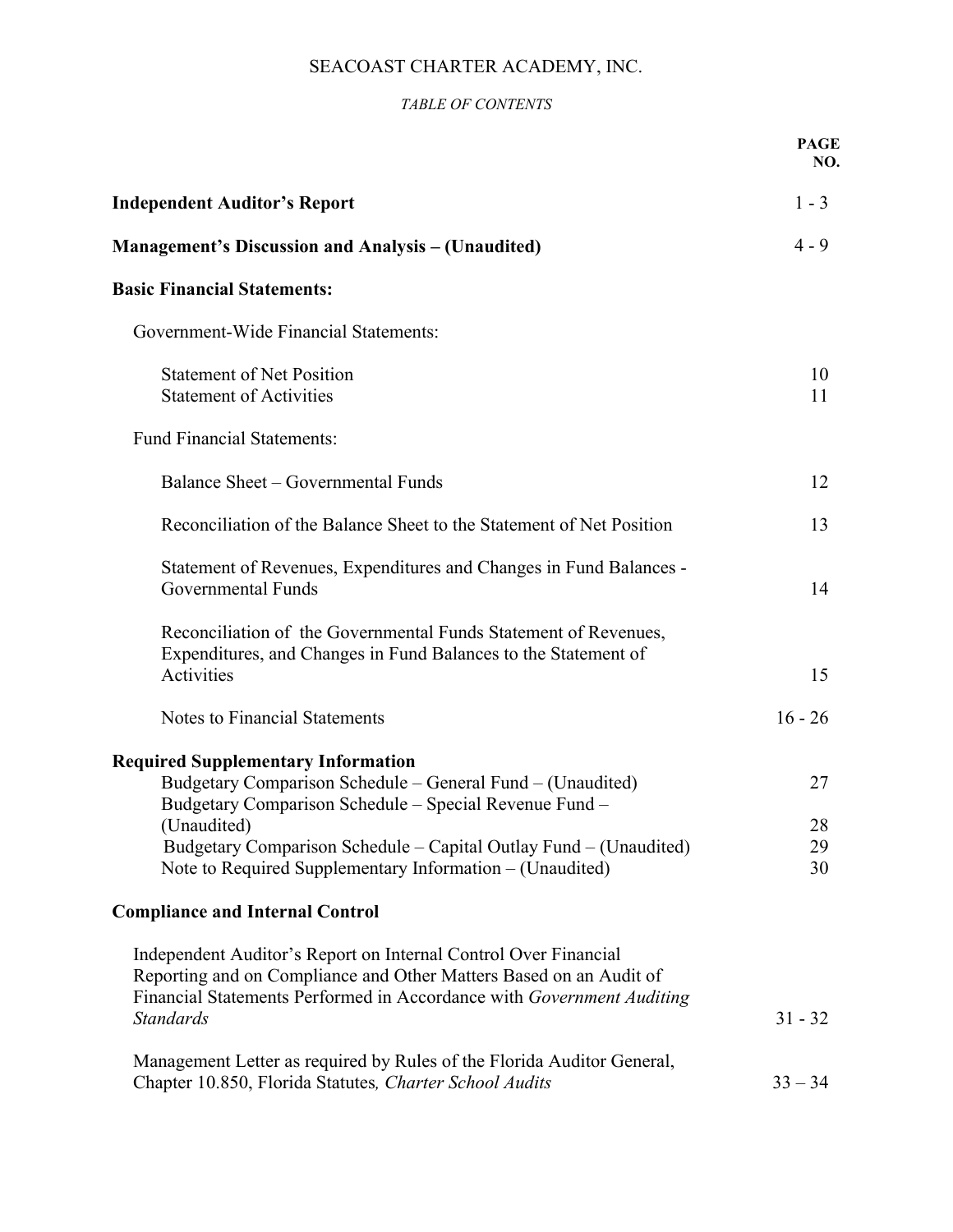

## **Independent Auditor's Report**

Board of Directors Seacoast Charter Academy, Inc. A Charter School and Component Unit of the Duval County District School Board 9100 Regency Square Blvd Jacksonville, FL 32211

#### **Report on the Financial Statements**

We have audited the accompanying financial statements of the governmental activities, each major fund, and the aggregate remaining fund information of Seacoast Charter Academy, Inc. (Academy) (a nonprofit organization), a charter school and component unit of the District School Board of Duval County, Florida, as of and for the year ended June 30, 2015, and the related notes to the financial statements, which collectively comprise the Academy's basic financial statements as listed in the table of contents.

#### *Management's Responsibility for the Financial Statements*

Management is responsible for the preparation and fair presentation of these financial statements in accordance with accounting principles generally accepted in the United States of America; this includes the design, implementation, and maintenance of internal control relevant to the preparation and fair presentation of financial statements that are free from material misstatement, whether due to fraud or error.

#### *Auditor's Responsibility*

Our responsibility is to express opinions on these financial statements based on our audit. We conducted our audit in accordance with auditing standards generally accepted in the United States of America and the standards applicable to financial audits contained in *Government Auditing Standards*, issued by the Comptroller General of the United States. Those standards require that we plan and perform the audit to obtain reasonable assurance about whether the financial statements are free from material misstatement.

An audit involves performing procedures to obtain audit evidence about the amounts and disclosures in the financial statements. The procedures selected depend on the auditor's judgment, including the assessment of the risks of material misstatement of the financial statements, whether due to fraud or error. In making those risk assessments, the auditor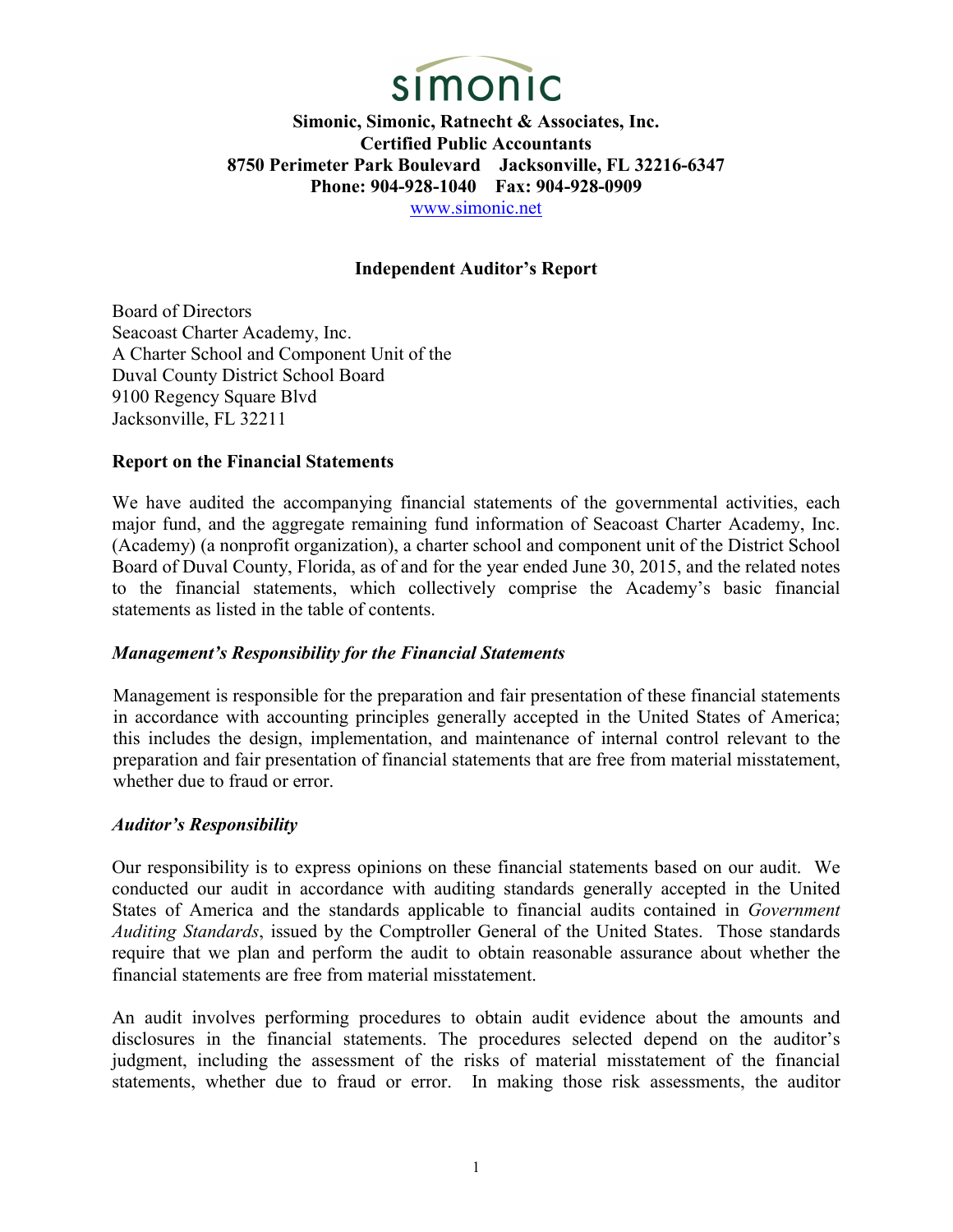considers internal control relevant to the Academy's preparation and fair presentation of the financial statements in order to design audit procedures that are appropriate in the circumstances, but not for the purpose of expressing an opinion on the effectiveness of the entity's internal control. Accordingly, we express no such opinion. An audit also includes evaluating the appropriateness of accounting policies used and the reasonableness of significant accounting estimates made by management, as well as evaluating the overall presentation of the financial statements.

We believe that the audit evidence we have obtained is sufficient and appropriate to provide a basis for our audit opinion.

# *Opinions*

In our opinion, the financial statements referred to above present fairly, in all material respects, the respective financial position of governmental activities, each major fund, and the aggregate remaining fund information of Seacoast Charter Academy, Inc. (Academy) (a nonprofit organization), a component unit of the District School Board of Duval County, Florida, as of June 30, 2015, and the respective changes in financial position for the year then ended in accordance with accounting principles generally accepted in the United States of America.

## *Other Matters*

## *Required Supplementary Information*

Accounting principles generally accepted in the United States of America require that the Management's Discussion and Analysis, the Budgetary Comparison Schedule, and the Note to Required Supplementary Information, as listed in the table of contents, be presented to supplement the basic financial statements. Such information, although not a part of the basic financial statements, is required by the Governmental Accounting Standards Board who considers it to be an essential part of financial reporting for placing the basic financial statements in an appropriate operational, economic, or historical context. We have applied certain limited procedures to the required supplementary information in accordance with auditing standards generally accepted in the United States of America, which consisted of inquiries of management about the methods of preparing the information and comparing the information for consistency with management's responses to our inquiries, the basic financial statements, and other knowledge we obtained during our audit of the basic financial statements. We do not express an opinion or provide any assurance on the information because the limited procedures do not provide us with sufficient evidence to express an opinion or provide any assurance.

## *Other Reporting Required by Government Auditing Standards*

In accordance with *Government Auditing Standards*, we have also issued our report dated September 28, 2015, on our consideration of the Seacoast Charter Academy, Inc.'s internal control over financial reporting and on our tests of its compliance with certain provisions of laws, regulations, contracts, and grant agreements and other matters. The purpose of that report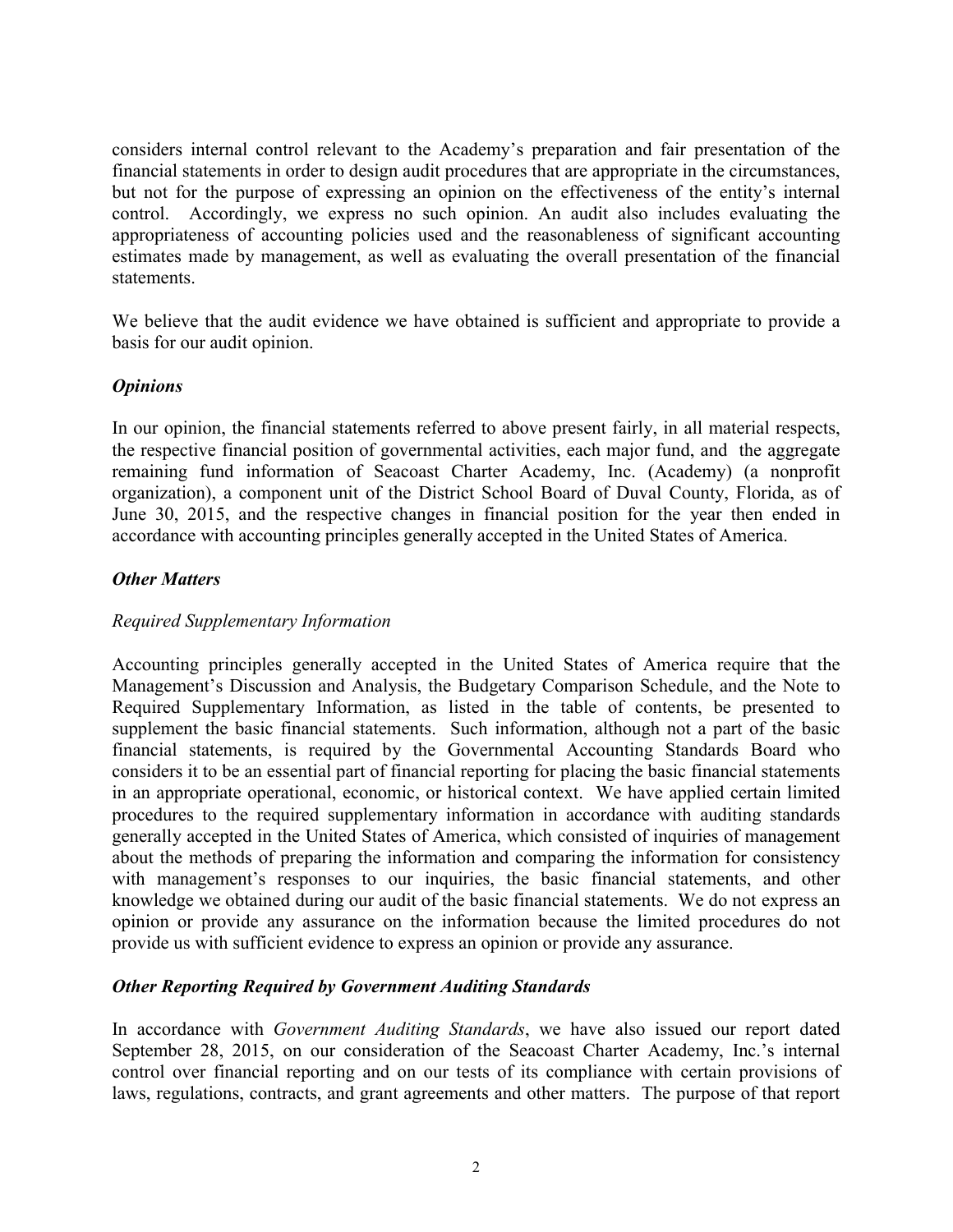is to describe the scope of our testing of internal control over financial reporting and compliance and the results of that testing, and not to provide an opinion on internal control over financial reporting or on compliance. That report is an integral part of an audit performed in accordance with *Government Auditing Standards* in considering the Academy's internal control over financial reporting and compliance.

Simonic, Simonic, Ratnecht & Associates, Inc. Jacksonville, Florida

September 28, 2015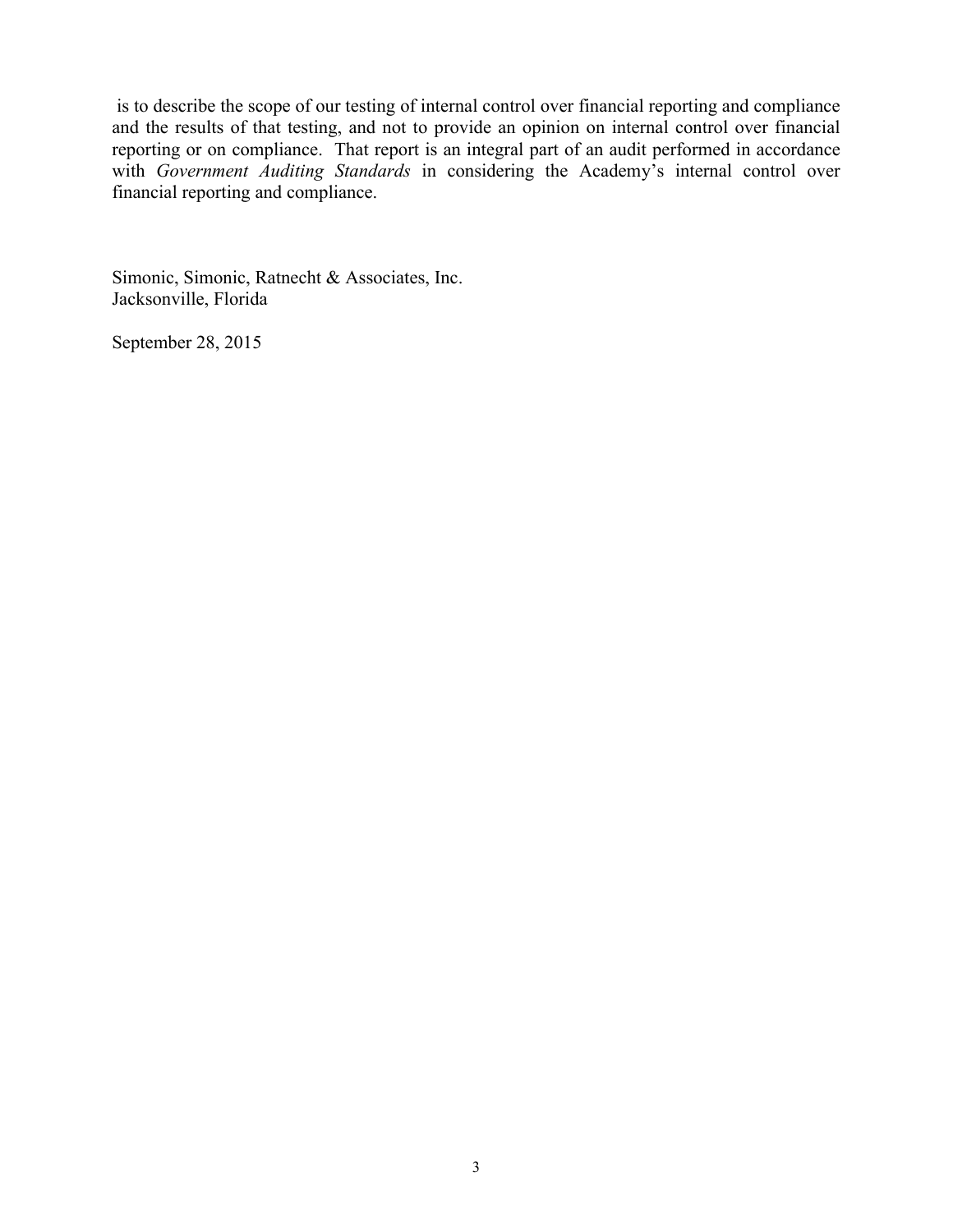The Management's Discussion and Analysis (MD&A) section of the annual financial report of Seacoast Charter Academy, Inc.'s (the "Academy") provides an overview of the Academy's activities for the fiscal year ended June 30, 2015. Because the information contained in the MD&A, is intended to highlight significant transactions, events, and conditions, it should be considered in conjunction with the Academy's financial statements and notes to the financial statements.

## FINANCIAL HIGHLIGHTS

These financial statements consist of three parts: The Auditor's Report, Required Supplementary Information which included the Management's Discussion and Analysis and the Basic Financial Statements. The Basic Financial Statements also include notes which explain, in more detail, some of the information in the Basic Financial Statements.

The Basic Financial Statements consist of two kinds of financial statements. The Governmentwide Financial Statements, including the Statement of Net Position and the Statement of Activities, provide both short-term and long-term information about the Academy's overall financial status. Fund Financial Statements provide information regarding the financing of services in the short term and what remains for future spending. The Fund Financial Statements also report the Academy's operations in more detail than the Government-wide Financial Statements by providing information about the Academy's most significant funds.

## USING THIS ANNUAL REPORT

This annual report consists of a series of financial statements. The Statement of Net Position and the Statement of Activities provide information about the activities of the Academy as a whole.

Government-wide Financial Statements

The Academy's annual report includes two Government-wide Financial Statements. These statements provide both long-term and short-term information about the Academy's overall status. Financial reporting at this level uses a perspective similar to that found in the private sector with its basis in full accrual accounting and the elimination or reclassification of internal activities.

Statements in this category are as follows:

Statement of Net Position

This is the School-wide statement of position presenting information that includes all of the Academy's assets and liabilities, with the difference reported as net position.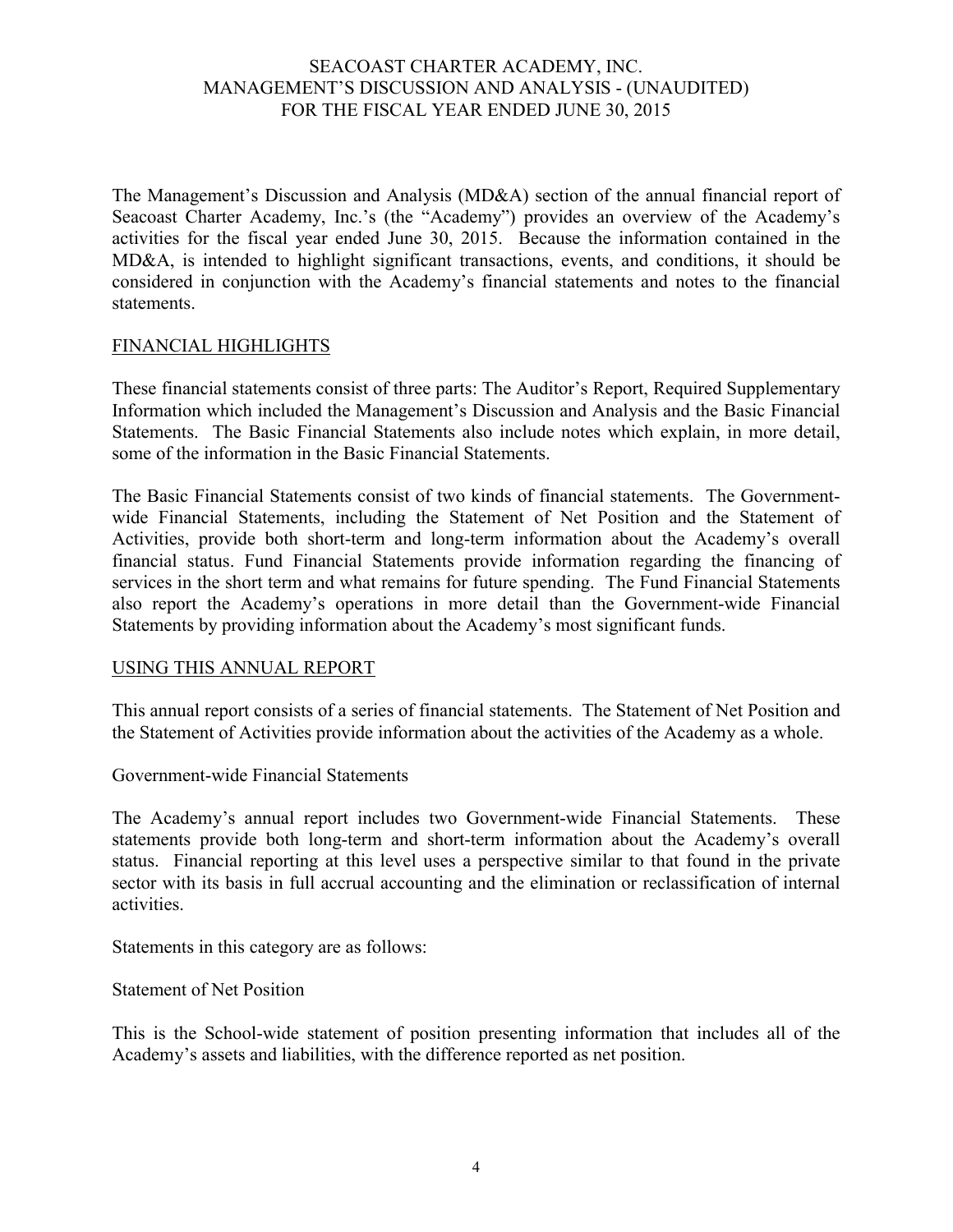Over time, increases or decreases in net position may serve as a useful indicator of whether the financial position of the Academy as a whole is improving or deteriorating. Evaluation of the overall health of the Academy would extend to other non-financial factors such as diversification of the Academy.

#### Statement of Activities:

The second Government-wide Financial Statement is the Statement of Activities, which reports how the Academy's net position changed during the current fiscal year. All current year revenues and expenditures are included regardless of when cash is received or paid. An important purpose of the design of the Statement of Activities is to show the financial reliance of the Academy's distinct activities or functions on revenues provided by the Florida Department of Education through the Duval County School Board.

Both Government-wide Financial Statements distinguish general activities of the Academy, which are principally supported by the Department of Education revenues, such as grants from local sources activities that are intended to cover other budgetary shortfalls. Governmental activities include general government, special revenue and capital outlay.

The Academy's financial reporting includes the funds of the Academy's general fund. The Academy is blended into the Duval County School Board for financial reporting purposes as a component unit.

## Fund Financial Statements

A fund is an accountability unit used to maintain control over resources segregated for specific activities or objectives. The Academy uses funds to ensure and demonstrate compliance with finance-related laws and regulations. Within the basic financial statements, fund financial statements focus on the Academy's most significant funds rather than the Academy as a whole. State Law requires some funds and others are established by the Academy to control and manage money for a particular purpose.

## THE ACADEMY'S FUNDS

## Government Fund Type

Most of the Academy's basic services are reported in governmental funds, which focus on how money flows into and out of those funds and the balances left at year-end that are available for spending. These funds are reported using an accounting method called modified accrual accounting that measures cash and all other financial assets that can readily be converted to cash. The governmental fund statements provide a detailed short-term view of the Academy's general government operations and the basic services it provides.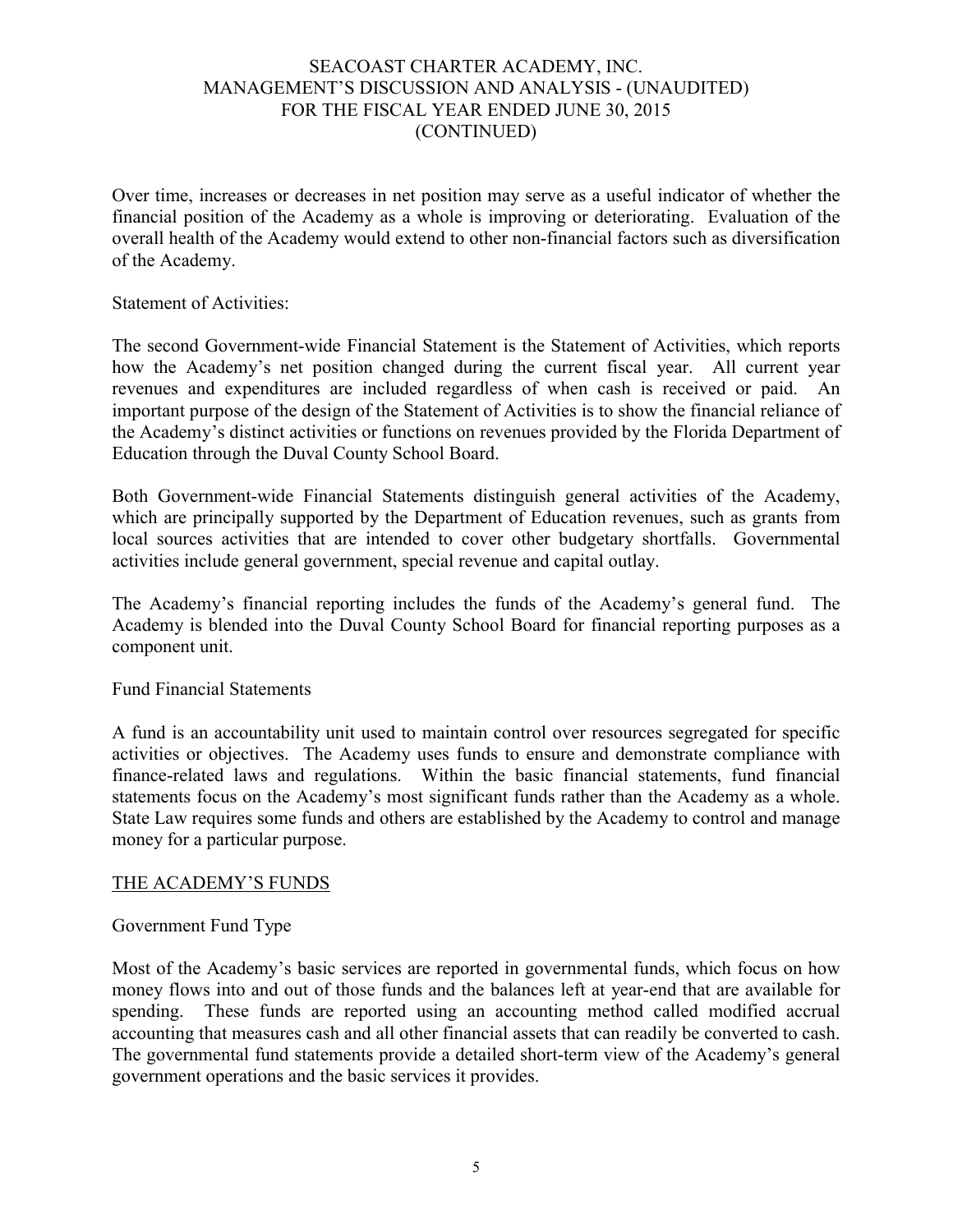Governmental fund information helps you determine whether there are more or fewer financial resources that can be spent in the near future to finance the Academy's programs. We describe the differences between governmental activities (reported in the Statement of Activities and the Statement of Net Position) and governmental funds in the reconciliation at the bottom of the Fund Financial Statements. The general fund is used to account for all financial resources not accounted for in another fund.

Special revenue funds are used to account for and report the proceeds of specific revenue sources that are restricted or committed to expenditure for specific purposes other than debt services or capital projects. The major special revenue fund reported by the Academy is for food service to its students.

## NOTES TO THE FINANCIAL STATEMENTS

The accompanying notes to the financial statements provide information essential to a full understanding of the Government-wide and Fund Financial Statements. The notes to the financial statements are an integral part of the Academy's financial statements.

#### OTHER INFORMATION

In addition to the basic financial statements and accompanying notes, this report also presents certain required supplementary information concerning the Academy's fund receivables, payables and payments within the reporting entity.

Major funds and component units are reported in the basic financial statements as discussed.

#### STATEMENT OF NET POSITION

The Academy's combined net position was \$682,199 on June 30, 2015. This was an increase of 2% from the previous year (see table below).

#### **The Academy's Net Position**

|                                                      | Governmental Activities for |                                |        |  |  |  |
|------------------------------------------------------|-----------------------------|--------------------------------|--------|--|--|--|
|                                                      |                             | the fiscal year ended June 30, |        |  |  |  |
|                                                      | 2015                        | 2014                           | Change |  |  |  |
| Current assets<br>Capital assets, net of accumulated | \$509,931                   | \$450,052                      | 13%    |  |  |  |
| Depreciation                                         | 172,268                     | 217,780                        | (21)%  |  |  |  |
| Total assets                                         | 682,199                     | 667,832                        | $2\%$  |  |  |  |
|                                                      |                             |                                |        |  |  |  |
| Total liabilities                                    | 170,827                     | 147,566                        | 16%    |  |  |  |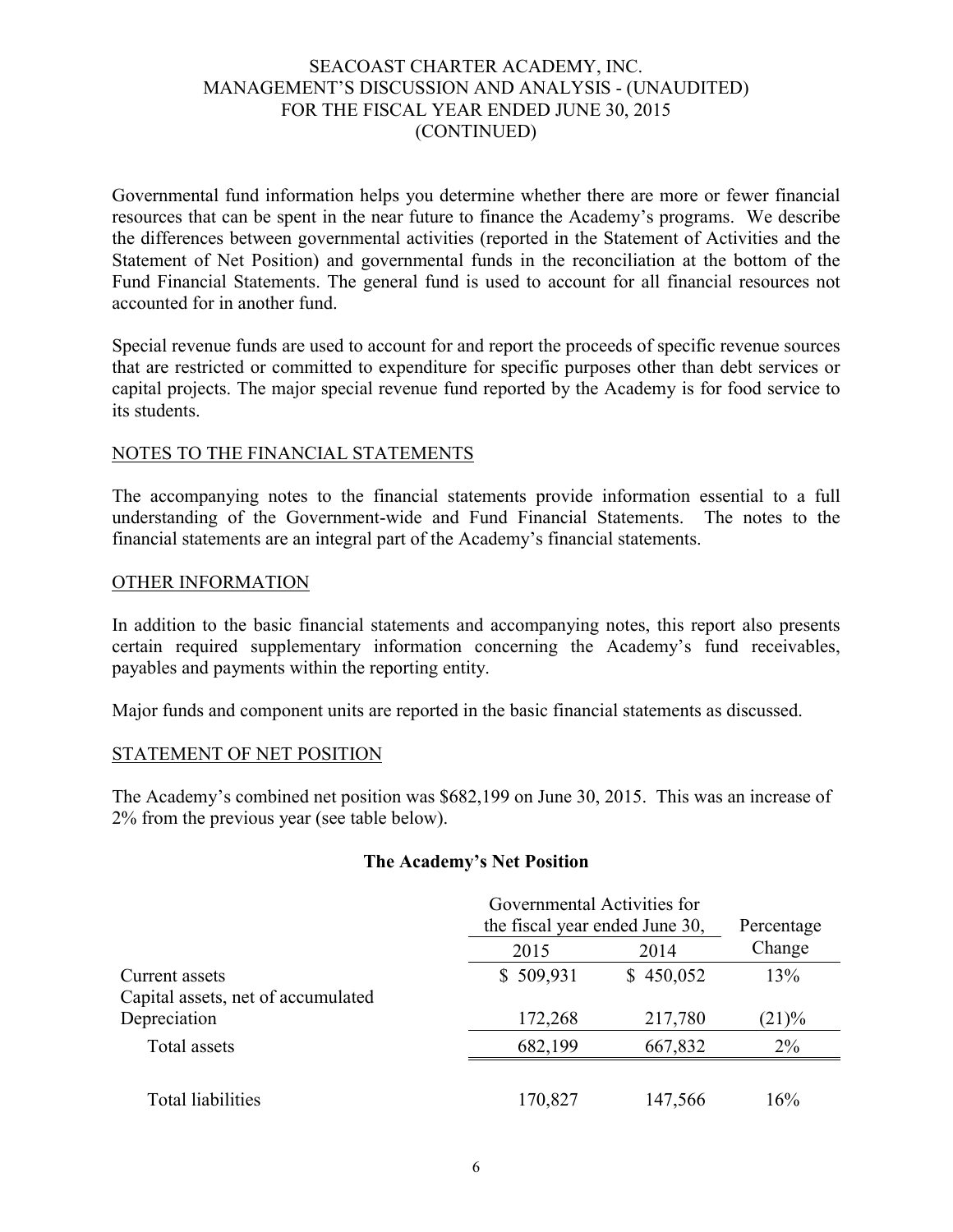| Invested in capital assets, net of related debt | 160,906   | 196,123   | $(18)\%$ |
|-------------------------------------------------|-----------|-----------|----------|
| Unrestricted net assets                         | 350,466   | 324,143   | $8\%$    |
| Total net position                              | 511,372   | 520,266   | $(2)\%$  |
| Total liabilities and net position              | \$682,199 | \$667,832 | $2\%$    |

Net position of the Academy's governmental activities decreased to \$511,372 since the prior year. This information is useful in assessing resources available at the end of the year in comparison with upcoming financing and contractual obligations.

This decrease is a result of depreciation and increased accounts payable.

The Academy has \$160,906 invested in capital assets (e.g. building, improvements and equipment) less any related debt used to acquire those assets that is still outstanding. The Academy uses these assets to provide services to its students and this portion of net assets is not available for future spending.

#### CHANGE IN NET POSTION

The following table reflects the condensed Change in Net Position for the year. For more detailed information see the Statement of Activities.

#### **Change in Net Position**

|                                         |               | Governmental Activities for the<br>fiscal year ended June 30 |           |  |  |  |
|-----------------------------------------|---------------|--------------------------------------------------------------|-----------|--|--|--|
|                                         | 2015          | 2014                                                         | Change    |  |  |  |
| Federal revenues                        | \$<br>163,964 | 264,673<br>\$                                                | (38)%     |  |  |  |
| <b>State</b>                            | 1,980,172     | 1,706,193                                                    | 16%       |  |  |  |
| Local sources                           | 35,970        | 41,485                                                       | (13)%     |  |  |  |
| <b>Total Revenue</b>                    | 2,180,106     | 2,012,351                                                    | 8%        |  |  |  |
| Operating expenses                      | 2,153,783     | 1,870,410                                                    | 15%       |  |  |  |
| Change in capital assets                | 45,512        | (122, 588)                                                   | (137)%    |  |  |  |
| Obligations under capital leases        | (10, 295)     | (7, 448)                                                     | 38%       |  |  |  |
| <b>Total Expenses</b>                   | 2,189,000     | 1,740,374                                                    | 26%       |  |  |  |
| Change in net assets                    | (8,894)       | 271,977                                                      | $(103)\%$ |  |  |  |
| Net assets at the beginning of the year | 520,266       | 248,289                                                      | 110%      |  |  |  |
| Net assets at the end of the year       | \$511,372     | \$520,266                                                    | $(2)\%$   |  |  |  |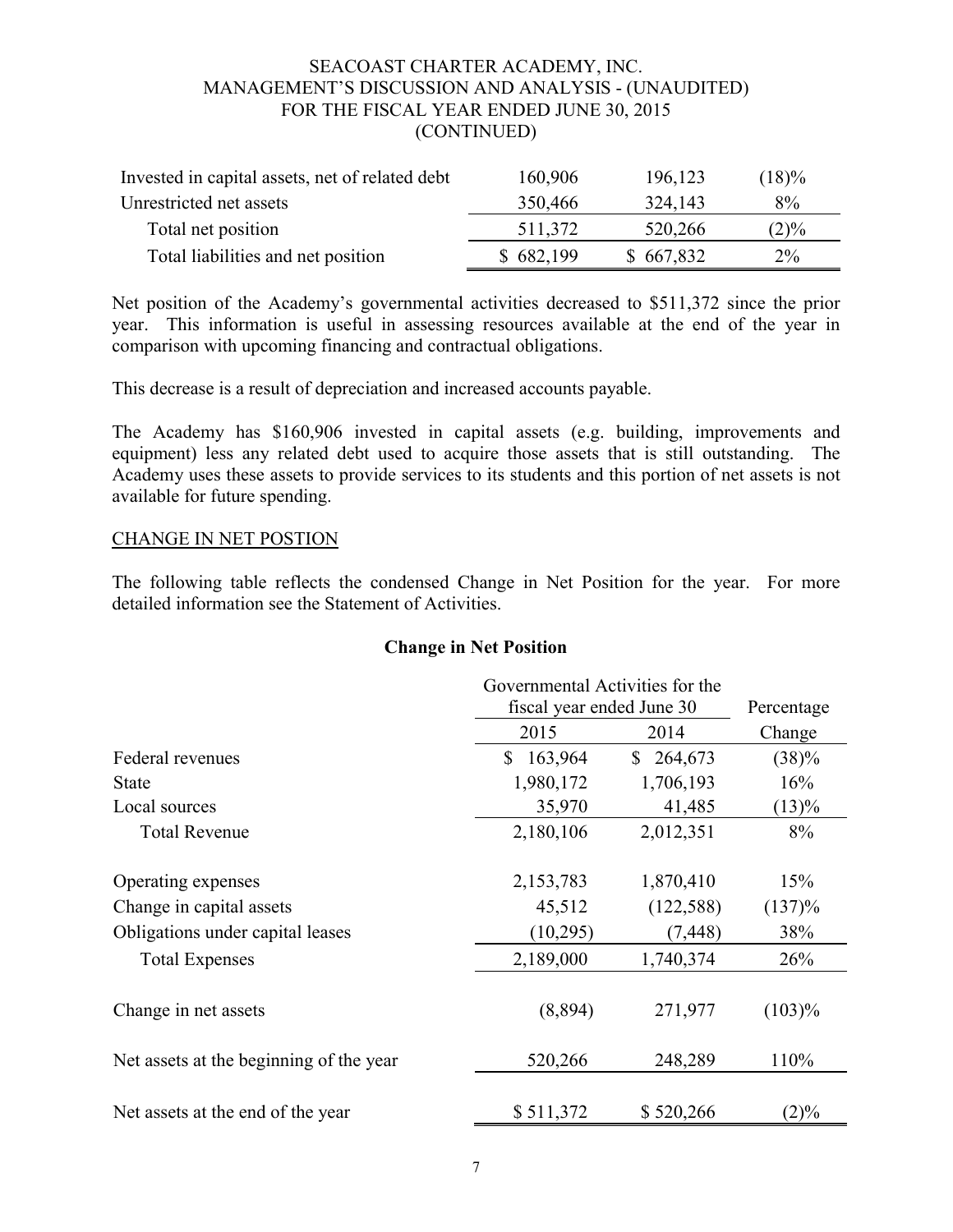Total Revenue increased by \$167,755 for the year ended June 30, 2015, as shown above. The largest revenue source for the Academy is the State of Florida (16%). Revenues from State sources for current operations are primarily received through the Florida Education Finance Program (FEFP) funding formula. The FEFP formula utilizes student enrollment data to determine the funds available to the Academy. An enrollment increase of Full Time Equivalent Students in 2015 occurred of 41 students.

Total Expenses increased by \$448,626 for the year ended June 30, 2015, as shown above. Of this increase \$135,627 was for instructional services and related expenses (14.5%), \$93,344 was for board expenses (79%), and \$72,625 was for school administration (47%).

## GENERAL FUND BUDGETARY HIGHLIGHTS

Significant variances from budget to actual are described as follows:

## Budget / Actual – General Fund

Federal through state revenue decreased because the CSP Grant was finalized as of January 31, 2014. Revenue from State sources increased by approximately \$274,000 as a result of increased enrollment.

Instructional expenses are lower than the final budget and School Administration Expenses are higher than the final budget by approximately \$8,000 as the result of a reclassification of payroll and related costs. Similarly, Pupil Personnel Services are lower than the final budget and Instructional Media Services are higher than the final budget by approximately \$51,000 because of a reclassification of payroll and related costs.

The variance in Facilities Acquisition and Construction is because Depreciation Expense was not included in the final budget but is reflected in the actual amount reported. The variance from the original budget in this category results because Capital Outlay funding was received for the first time in the fiscal year ended June 30, 2015 and this amount was not determinable at the time the original budget was submitted. Additionally, a new building lease agreement was entered into effective January 1, 2015 as the result of an ownership change. The rent was increased, and the term of the lease was extended through December 31, 2019.

Debt service exceeded budget because debt service amortization was not included in the budget.

# Budget / Actual – Special Revenue Fund

Federal through state revenue for capital outlay was not included in the original budget because the amount was not determinable at the time the budget was submitted. The actual amount received for the period was \$86,332. The budget was amended to \$86,264 when the amount of the allocation was determined.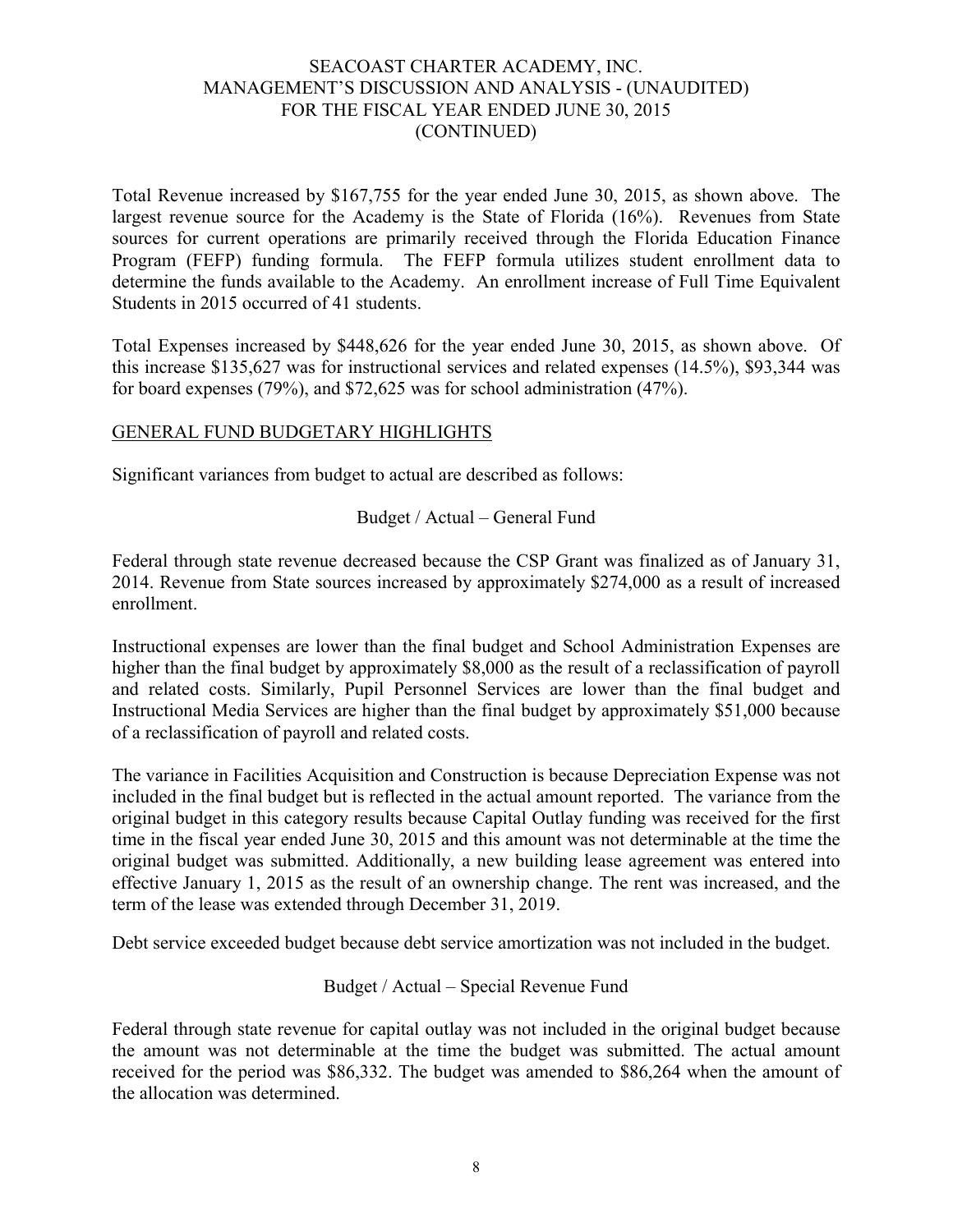## CAPITAL ASSETS

The Academy's investment in Capital Assets, net of Accumulated Depreciation, as of June 30, 2015 is \$41,330 in the General Fund and \$130,938 in the Federal Projects Fund.

## CONTACTING THE ACADEMY'S FINANCIAL MANAGEMENT

The financial report is designed to provide the citizens, taxpayers, customers, and investors with a general overview of the Academy's finances, and to show the Academy's accountability for the money it receives. Questions concerning any of the information provided in this report or requests for additional information should be addressed to: Board of Directors, Seacoast Charter Academy, Inc. 9100 Regency Square Blvd North, Jacksonville, FL 32211, (904) 562-7480.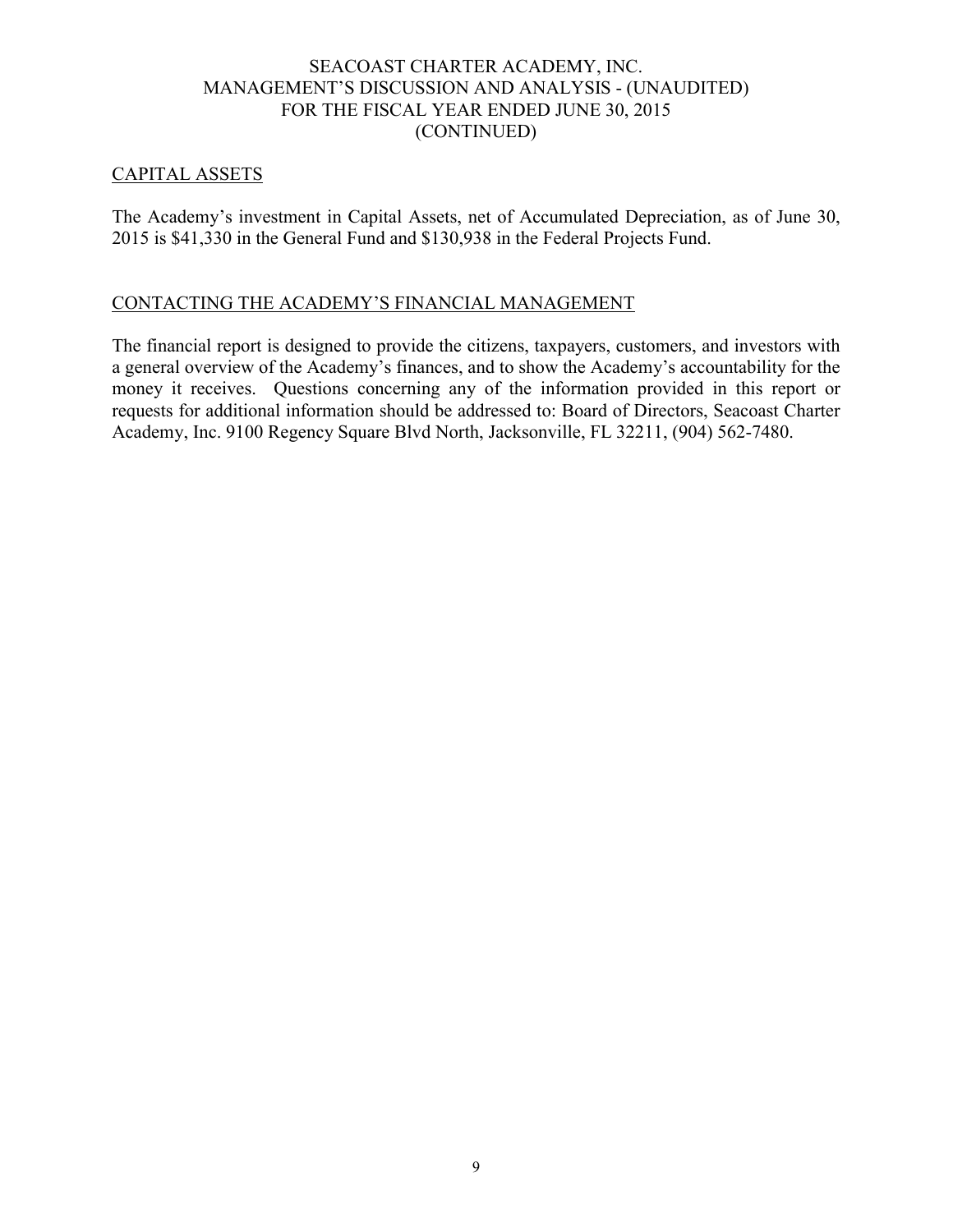# STATEMENT OF NET POSITION JUNE 30, 2015

|                                                 |    | Governmental |
|-------------------------------------------------|----|--------------|
|                                                 |    | Activities   |
| <b>ASSETS</b>                                   |    |              |
| Cash                                            | \$ | 488,563      |
| <b>Accounts Receivable</b>                      |    | 7,924        |
| <b>Prepaid Expenses</b>                         |    | 13,444       |
| Capital Assets, net of accumulated depreciation |    | 172,268      |
| <b>Total Assets</b>                             |    | 682,199      |
| <b>LIABILITIES</b>                              |    |              |
| <b>Accounts Payable</b>                         |    | 40,602       |
| <b>Accrued Payroll</b>                          |    | 118,863      |
| Long Term Liabilities:                          |    |              |
| Due within one year:                            |    |              |
| Capital lease payable                           |    | 2,984        |
| Note payable                                    |    | 2,489        |
| Due after one year:                             |    |              |
| Capital lease payable                           |    | 5,889        |
| Note payable                                    |    |              |
| <b>Total Liabilities</b>                        |    | 170,827      |
| <b>Total Assets Less Liabilities</b>            | \$ | 511,372      |
| <b>NET POSITION</b>                             |    |              |
| Invested in Capital Assets, net of related debt |    | 160,906      |
| <b>Unrestricted Net Position</b>                |    | 350,466      |
| <b>Total Net Position</b>                       | \$ | 511,372      |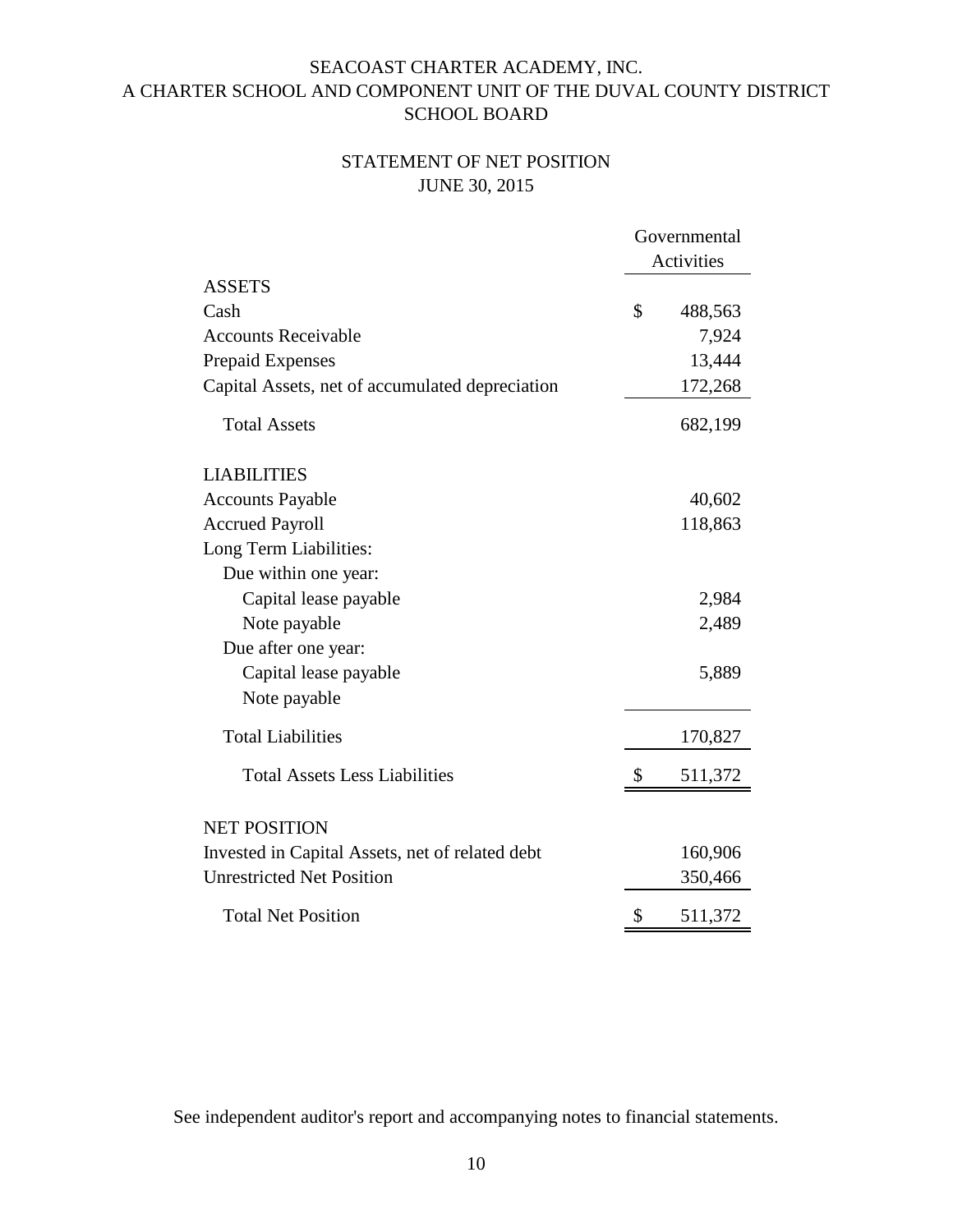#### STATEMENT OF ACTIVITIES FOR THE YEAR ENDED JUNE 30, 2015

|                                         |    |                                                                                          |                         | Program Revenues                         |                                        | Net (Expenses)<br>Revenues & Changes<br>in Net Position |
|-----------------------------------------|----|------------------------------------------------------------------------------------------|-------------------------|------------------------------------------|----------------------------------------|---------------------------------------------------------|
| <b>FUNCTIONS</b>                        |    | Expenses                                                                                 | Charges for<br>Services | Operating<br>Grants and<br>Contributions | Capital<br>Grants and<br>Contributions | Component Unit<br>Activities                            |
| <b>Component Unit Activities:</b>       |    |                                                                                          |                         |                                          |                                        |                                                         |
| Instructional                           | \$ | (1,101,496)                                                                              |                         |                                          |                                        | \$<br>(1,101,496)                                       |
| Pupil personnel services                |    | (63, 193)                                                                                |                         |                                          |                                        | (63, 193)                                               |
| Instructional media services            |    | (51, 513)                                                                                |                         |                                          |                                        | (51, 513)                                               |
| Staff development                       |    | (13,969)                                                                                 |                         | 13,349                                   |                                        | (620)                                                   |
| Board                                   |    | (211, 123)                                                                               |                         |                                          |                                        | (211, 123)                                              |
| General administration                  |    | (83,098)                                                                                 |                         |                                          |                                        | (83,098)                                                |
| School administration                   |    | (232, 457)                                                                               |                         |                                          |                                        | (232, 457)                                              |
| Facilities acquisition and construction |    | (261, 355)                                                                               |                         |                                          | 86,332                                 | (175, 023)                                              |
| Food services                           |    | (72, 471)                                                                                | \$<br>19,208            | 64,283                                   |                                        | 11,020                                                  |
| Central services                        |    | (1,937)                                                                                  |                         |                                          |                                        | (1,937)                                                 |
| Pupil transportation                    |    |                                                                                          |                         |                                          |                                        |                                                         |
| Operation of plant                      |    | (86,219)                                                                                 |                         |                                          |                                        | (86,219)                                                |
| Maintenance of plant                    |    | (10, 169)                                                                                |                         |                                          |                                        | (10, 169)                                               |
| <b>Total Component Units</b>            | S  | (2,189,000)                                                                              | \$<br>19,208            | \$<br>77,632                             | \$<br>86,332                           | \$<br>(2,005,828)                                       |
|                                         |    | <b>General Revenues:</b><br>Grants and Contributions Not Restricted to Specific Programs |                         |                                          |                                        | \$<br>1,996,934                                         |
|                                         |    | <b>Total General Revenues</b>                                                            |                         |                                          |                                        | 1,996,934                                               |
|                                         |    | Change in Net Assets<br>Net Assets - Beginning                                           |                         |                                          |                                        | (8,894)<br>520,266                                      |
|                                         |    | Net Assets - Ending                                                                      |                         |                                          |                                        | \$<br>511,372                                           |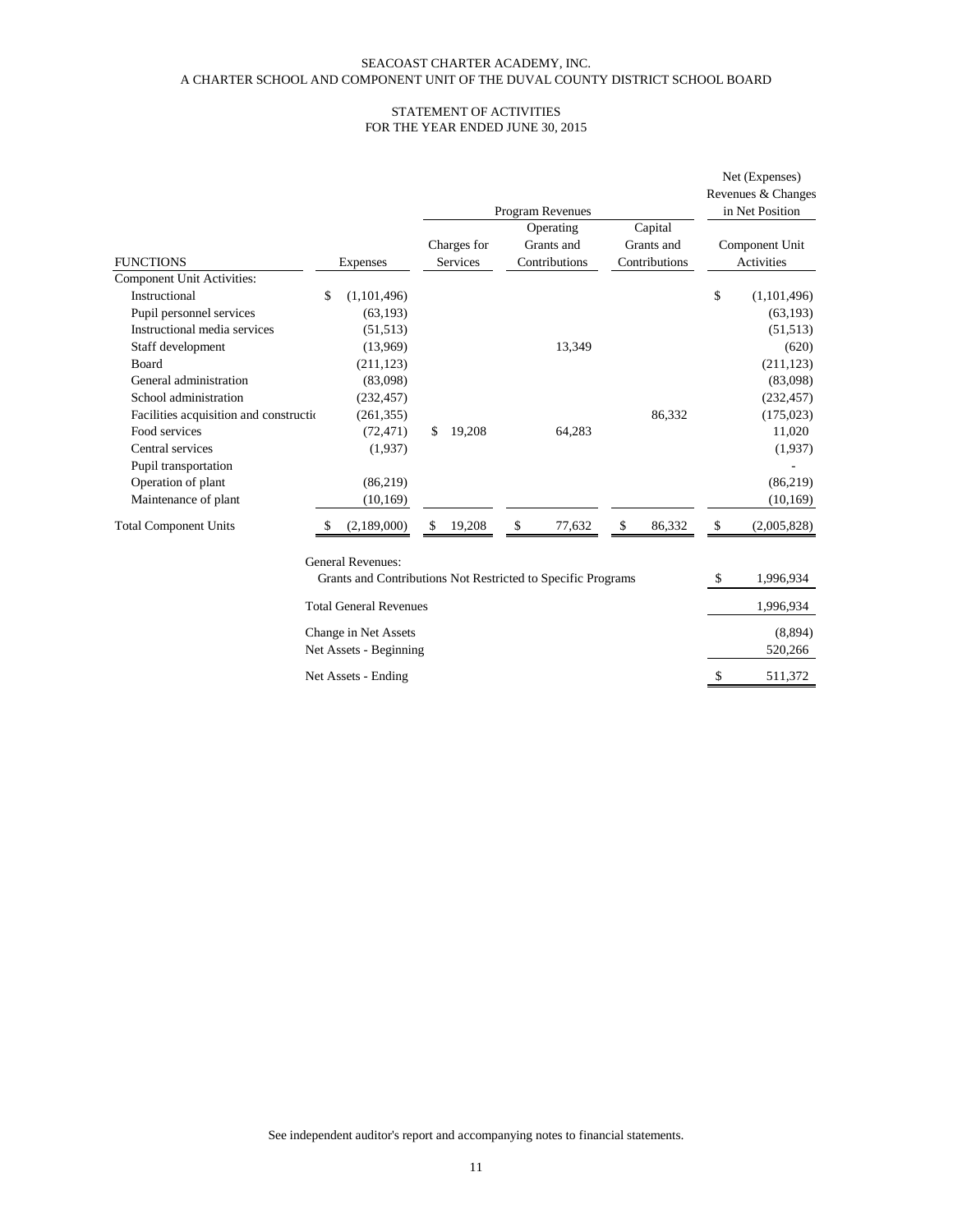#### BALANCE SHEET - GOVERNMENTAL FUNDS JUNE 30, 2015

|                                                     |               |              |    |                      |    |                 |    | Total        |  |
|-----------------------------------------------------|---------------|--------------|----|----------------------|----|-----------------|----|--------------|--|
|                                                     |               |              |    | Special Revenue Fund |    |                 |    | Governmental |  |
|                                                     |               | General Fund |    | Food Services        |    | Other (Federal) |    | Funds        |  |
| <b>ASSETS</b>                                       |               |              |    |                      |    |                 |    |              |  |
| Cash                                                | \$            | 488,563      |    |                      |    |                 | \$ | 488,563      |  |
| <b>Accounts Receivable</b>                          |               | 7,924        |    |                      |    |                 |    | 7,924        |  |
| Prepaid Expenses                                    |               | 13,444       |    |                      |    |                 |    | 13,444       |  |
| <b>Total Assets</b>                                 | <sup>\$</sup> | 509,931      |    |                      |    |                 | \$ | 509,931      |  |
| <b>LIABILITIES AND FUND BALANCE</b><br>Liabilities: |               |              |    |                      |    |                 |    |              |  |
| <b>Accounts Payable</b>                             | \$            | 40,602       |    |                      |    |                 | \$ | 40,602       |  |
| <b>Accrued Payroll</b>                              |               | 118,863      |    |                      |    |                 |    | 118,863      |  |
| <b>Total Liabilities</b>                            |               | 159,465      |    |                      |    |                 |    | 159,465      |  |
| <b>Fund Balances:</b>                               |               |              |    |                      |    |                 |    |              |  |
| Nonspendable                                        |               | 41,330       |    |                      | \$ | 130,938         |    | 172,268      |  |
| Unassigned                                          |               | 170,598      | \$ | 7,600                |    |                 |    | 178,198      |  |
| <b>Total Fund Balance</b>                           |               | 211,928      |    | 7,600                |    | 130,938         |    | 350,466      |  |
| <b>Total Liabilities and Fund Balance</b>           | \$            | 371,393      | \$ | 7,600                | \$ | 130,938         | \$ | 509,931      |  |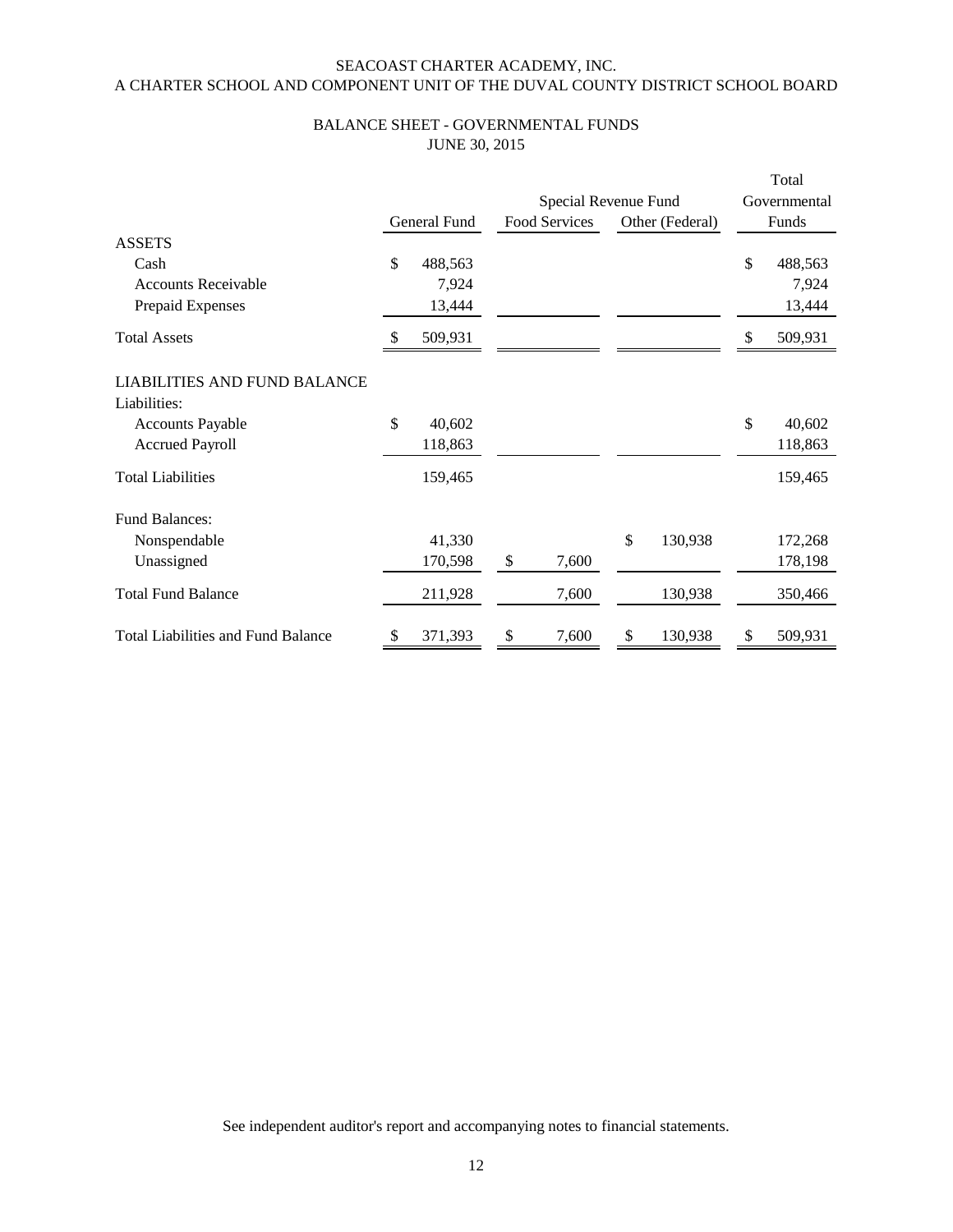#### RECONCILIATION OF THE GOVERNMENTAL FUNDS BALANCE SHEET TO THE STATEMENT OF NET POSITION JUNE 30, 2015

| Fund balances - Governmental Funds (Page 12)                                                       | 350,466   |
|----------------------------------------------------------------------------------------------------|-----------|
| Amounts reported for governmental activities in the statement of activities are different because: |           |
| Capital assets used in governmental activities that are not reported                               |           |
| in the fund financial statements, net of accumulated depreciation                                  | 172,268   |
| Long-term liabilities are not due and payable in the current period and,                           |           |
| therefore, are not reported as liabilities in the governmental funds.                              | (11, 362) |
| Net position of governmental activities (Page 11)                                                  | 511,372   |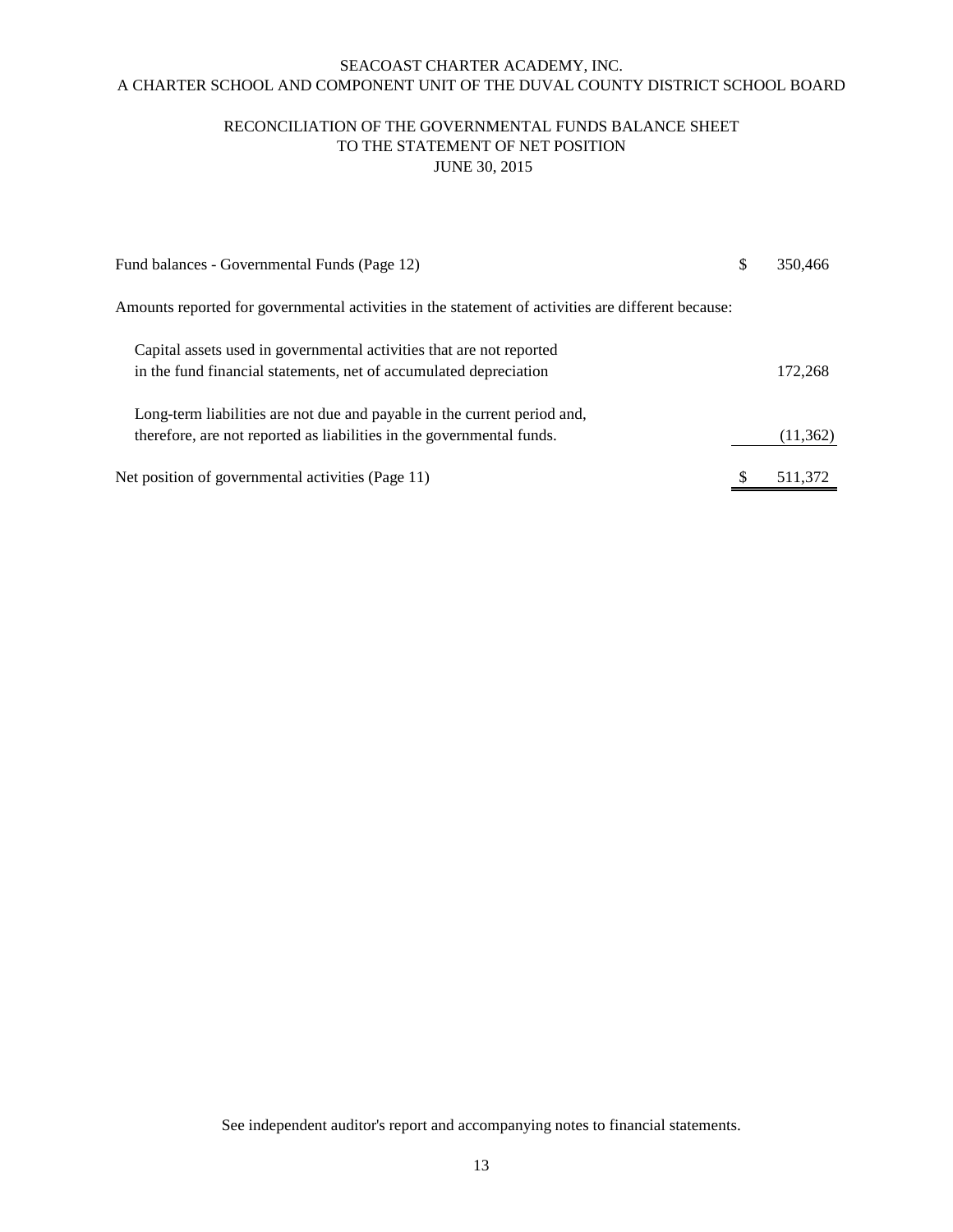#### A CHARTER SCHOOL AND COMPONENT UNIT OF THE DUVAL COUNTY DISTRICT SCHOOL BOARD SEACOAST CHARTER ACADEMY, INC.

#### FOR THE YEAR ENDED JUNE 30, 2015 STATEMENT OF REVENUES, EXPENDITURES, AND CHANGES IN FUND BALANCES - GOVERNMENTAL FUNDS

|                                         |                     |               |               |                      |                 | Total         |
|-----------------------------------------|---------------------|---------------|---------------|----------------------|-----------------|---------------|
|                                         |                     |               |               | Special Revenue Fund |                 | Governmental  |
|                                         | <b>General Fund</b> | Food Services |               | Capital Outlay       | Other (Federal) | Funds         |
| <b>REVENUES</b>                         |                     |               |               |                      |                 |               |
| Federal through state revenue           |                     | \$<br>64,283  | $\mathcal{S}$ | 86,332 \$            | 13,349          | \$<br>163,964 |
| State sources                           | \$<br>1,980,172     |               |               |                      |                 | 1,980,172     |
| Local sources                           | 16,762              | 19,208        |               |                      |                 | 35,970        |
| Total revenue                           | 1,996,934           | 83,491        |               | 86,332               | 13,349          | 2,180,106     |
| <b>EXPENDITURES</b>                     |                     |               |               |                      |                 |               |
| Education:                              |                     |               |               |                      |                 |               |
| Instructional                           | 1,067,037           |               |               |                      |                 | 1,067,037     |
| Pupil personnel services                | 63,193              |               |               |                      |                 | 63,193        |
| Instructional media services            | 51,513              |               |               |                      |                 | 51,513        |
| Staff development                       | 620                 |               |               |                      | 13,349          | 13,969        |
| <b>Board</b>                            | 211,123             |               |               |                      |                 | 211,123       |
| General administration                  | 83,098              |               |               |                      |                 | 83,098        |
| School administration                   | 228,318             |               |               |                      |                 | 228,318       |
| Facilities acquisition and construction | 178,404             |               |               | 86,332               |                 | 264,736       |
| Food services                           |                     | 72,471        |               |                      |                 | 72,471        |
| Central services                        | 1,937               |               |               |                      |                 | 1,937         |
| Pupil transportation                    |                     |               |               |                      |                 |               |
| Operation of plant                      | 86,219              |               |               |                      |                 | 86,219        |
| Maintenance of plant                    | 10,169              |               |               |                      |                 | 10,169        |
| <b>Total Expenditures</b>               | 1,981,631           | 72,471        |               | 86,332               | 13,349          | 2,153,783     |
| Excess of revenues over expenditures    | 15,303              | 11,020        |               |                      |                 | 26,323        |
| Fund balances, beginning of year        | 327,563             | (3,420)       |               |                      |                 | 324,143       |
| Fund balances, end of year              | \$<br>342,866       | \$<br>7,600   | $\mathcal{S}$ |                      | \$              | \$<br>350,466 |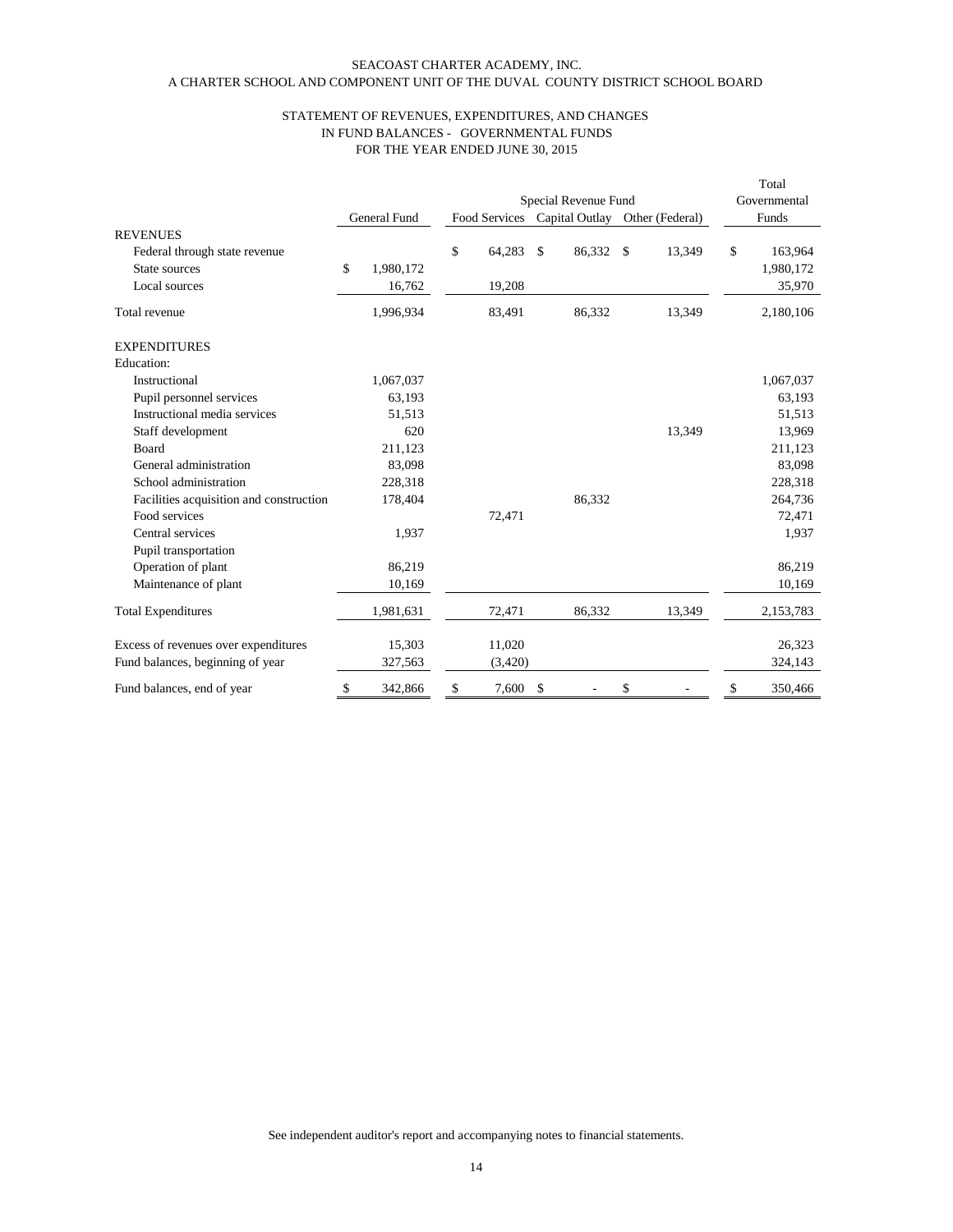# RECONCILIATION OF THE STATEMENT OF GOVERMENTAL FUNDS STATEMENT OF REVENUES, EXPENDITURES, AND CHANGES IN FUND BALANCES TO THE STATEMENT OF ACTIVITIES JUNE 30, 2015

| Excess of revenues over expenditures (Page 14)                                                                                                                                                                                                                                                            | \$<br>26,323 |
|-----------------------------------------------------------------------------------------------------------------------------------------------------------------------------------------------------------------------------------------------------------------------------------------------------------|--------------|
| Amounts reported for governmental activities in the statement of activities are different because:                                                                                                                                                                                                        |              |
| Governmental funds report capital outlay as expenditures. However,<br>in the statement of activities the cost of those assets is allocated over<br>their estimated lives and reported as depreciation expense. This is<br>the amount that capital outlays in the current period exceeded<br>depreciation. | (45,512)     |
| Obligations under capital leases used in governmental activities are not<br>financial resources and, therefore, are not reported in the funds.                                                                                                                                                            | 10,295       |
| Change in Net Assets of Governmental Activities (Page 11)                                                                                                                                                                                                                                                 | (8,894)      |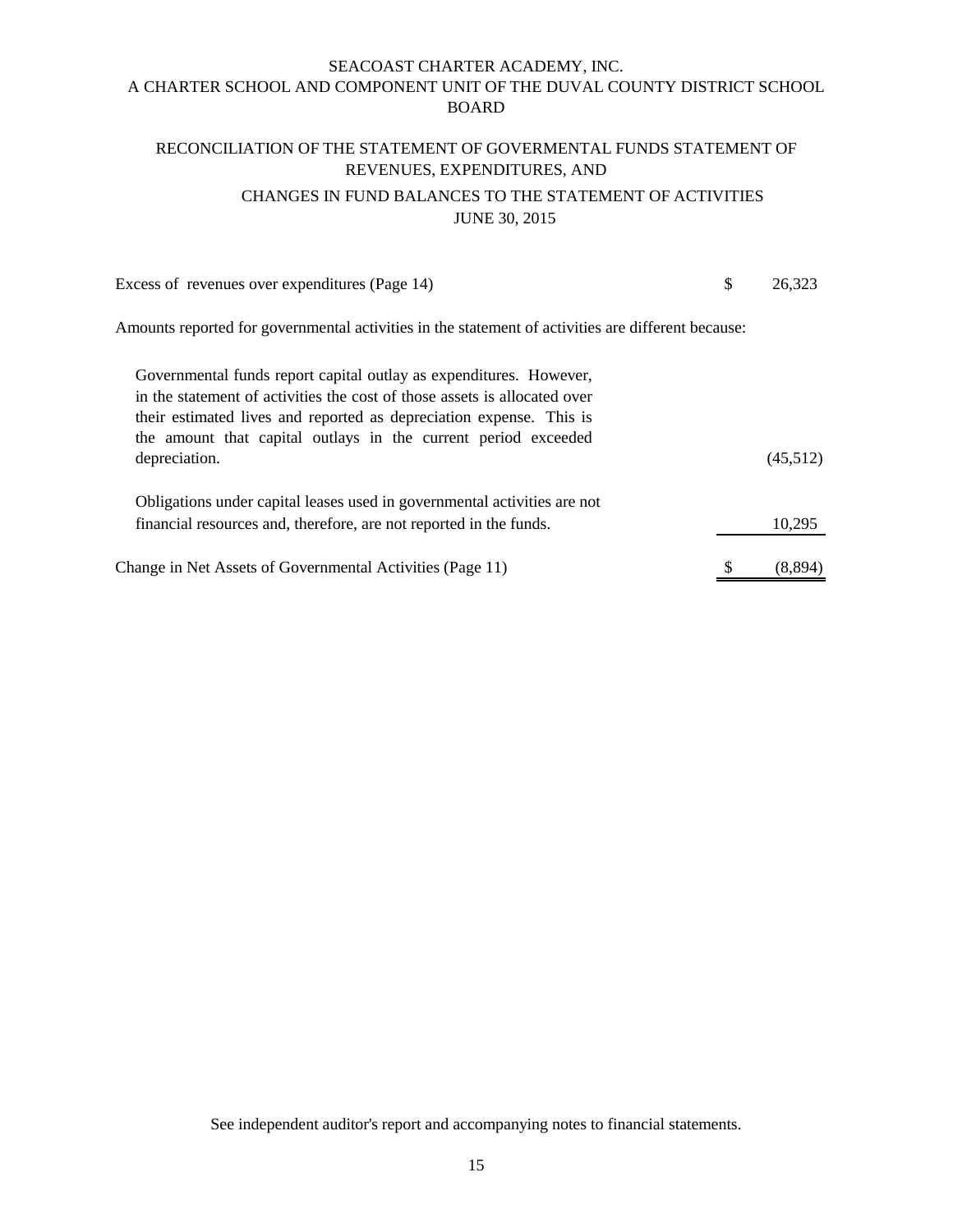#### 1. SUMMARY OF SIGNIFICANT ACCOUNTING POLICIES

Nature of Activities - Seacoast Charter Academy, Inc., (the "Academy") is a nonprofit corporation organized pursuant to Chapter 617, Florida Statutes, the Florida Not-For-Profit Corporation Act and Section 1022.33, Florida Statutes. The governing board of the Academy is the not-for-profit corporation Board of Directors, which is comprised of five members.

The general operating authority of the Academy is contained in Section 1022.33, Florida Statutes. The Academy operates under a charter of the sponsoring school district, the Duval County District School Board (the District). The current charter for the Primary School is effective until June 30, 2016 and may be renewed in increments of one to five years by mutual agreement between the Academy and the District. At the end of the term in the charter, the District may choose not to renew the charter under grounds specified in the charter. In this case, the District is required to notify the Academy in writing at least 90 days prior to the charter's expiration. During the term of the charter, the District may also terminate the charter if good cause is shown. The Academy is considered a component unit of the District.

Criteria for determining if other entities are potential component units which should be reported within the School's basic financial statements are identified and described in the Governmental Accounting Standards Board's (GASB) *Codification of Governmental Accounting and Financial Reporting Standards*, Sections 2100 and 2600. The application of these criteria provides for identification of any entities for which the School is financially accountable and other organizations for which the nature and significance of their relationship with the School are such that exclusion would cause the School's basic financial statements to be misleading or incomplete. Based on these criteria, no component units are included within the reporting entity of the School.

Basis of Presentation – In order to ensure observance of limitations and restrictions placed on the use of resources available to the Academy, the financial records and accounts are maintained in accordance with the principles of "fund accounting." This is the procedure by which resources for various purposes are classified for accounting and reporting purposes into funds and account groups that are in accordance with activities or objectives specified. Separate accounts are maintained for each fund; however, in some of the accompanying financial statements, funds that have similar characteristics have been combined into fund types. Accordingly, all financial transactions have been recorded and reported by fund type and account group. The fund types and account groups used are classified as follows:

General Fund – used to account for all financial resources not accounted for and reported in another fund.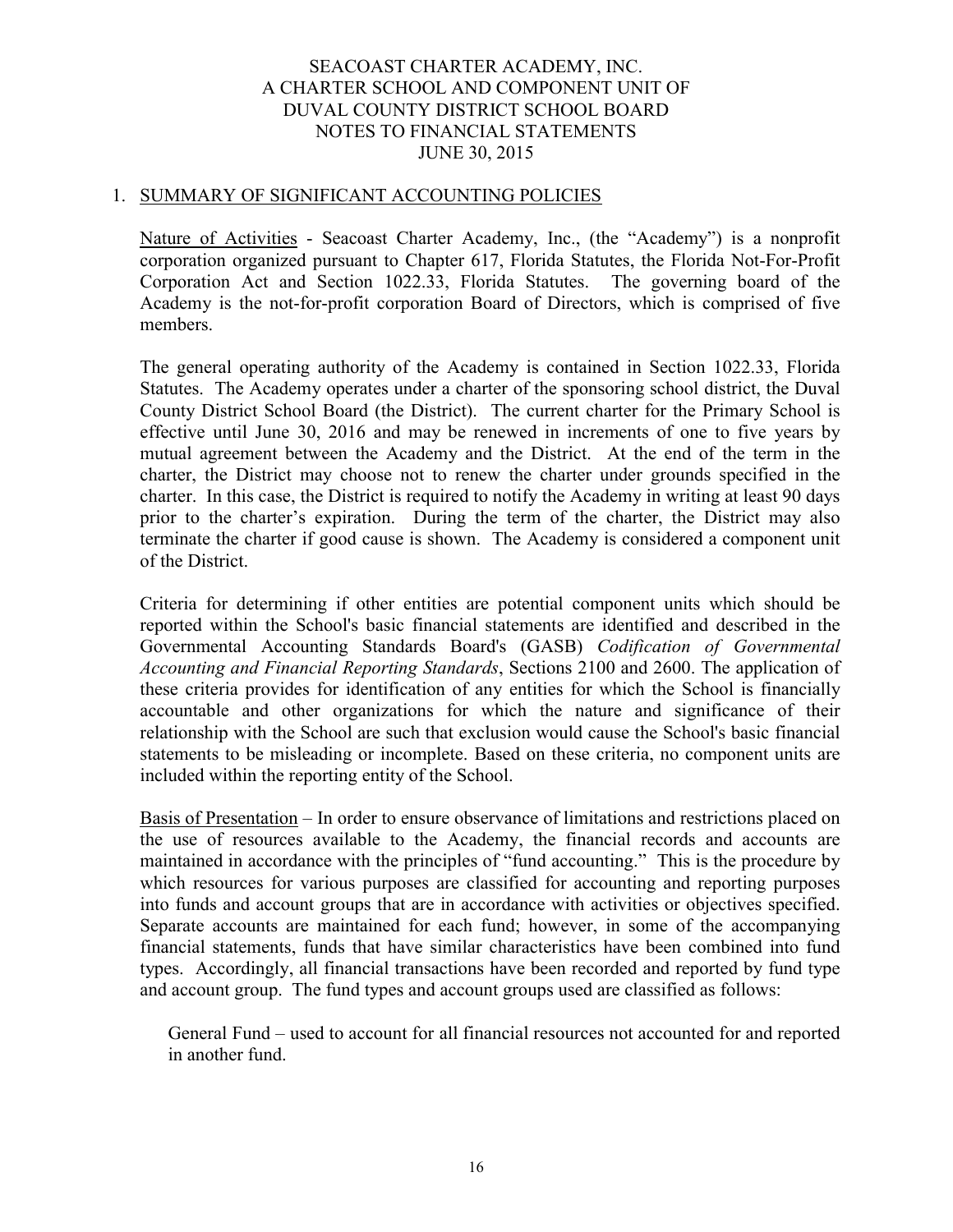Special Revenue Fund – to account for the proceeds of specific revenue sources that are restricted or committed to expenditure for specific purposes other than debt service and capital projects.

Basis of Accounting - The Government-wide Financial Statements (i.e., the Statement of Net Position and the Statement of Activities) report information on all of the activities of the Academy. For the most part, the effect of inter-fund activity has been eliminated.

The Statement of Activities demonstrates the degree to which the direct expenses of a given function are offset by program revenues. Direct expenses are those that are clearly identifiable with a specific function. Program revenues consist of charges to customers or applicants who purchase, use or directly benefit from goods, services or privileges provided by a given function and grants and contributions that are restricted to meeting the operational or capital requirements of a particular function. The revenues of the Academy are classified as general revenues and are further classified as unrestricted and restricted based on the particular function for which they were received. Unrestricted revenues are applied to the general operations of the Academy.

Separate financial statements are provided for governmental funds. Major individual governmental funds are reported as separate columns in the fund financial statements.

The Academy's financial statements have been prepared in accordance with accounting principles generally accepted in the United States as prescribed by the Governmental Accounting Standards Board. The Government-wide Financial Statements are reported using the economic resources measurement focus and the accrual basis of accounting. Revenues are recorded when earned and expenses are recorded when a liability is incurred, regardless of the timing of the related cash flows. Inter-governmental revenue is recognized as soon as all eligibility requirements imposed by the provider have been met.

Governmental fund financial statements are reported using the current financial resources measurement focus and the modified accrual basis of accounting. Revenues, except for certain grant revenues, are recognized when they become measurable and available. For this purpose, the Academy considers revenues available if they are collected within 60 days of the end of the current fiscal period. When grant terms provide that the expenditure of resources is the prime factor for determining eligibility for grant resources, revenue is recognized at the time the expenditure is made. Under the modified accrual basis of accounting, expenditures are generally recognized when the related fund liability is incurred.

Budgetary Basis of Accounting - Budgets are presented on the modified accrual basis of accounting. During the fiscal year, expenditures were controlled at the object level (e.g., salaries, purchased services and capital outlay).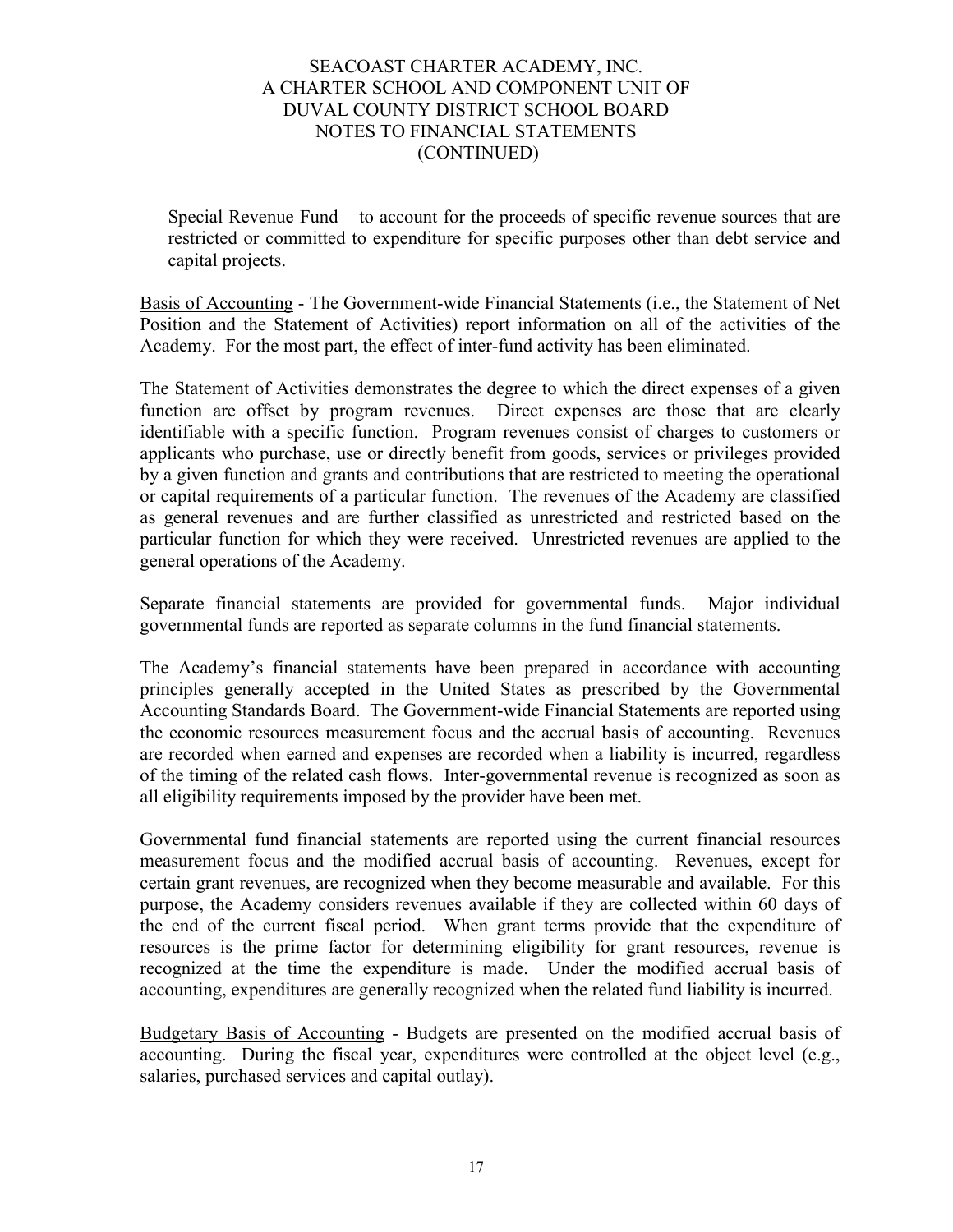Recently Issued Accounting Principles - In March 2012, the Government Accounting Standards Board (GASB) issued GASB Statement 65, *Items Previously Reported as Assets and Liabilities.* GASB 65 clarifies the appropriate reporting of deferred outflows of resources and deferred inflows of resources to ensure consistency in financial reporting. GASB Concepts Statement (CON) 4, *Elements of Financial Statements,* specifies that recognition of deferred outflows and deferred inflows should be limited to those instances specifically identified in authoritative GASB pronouncements. Consequently, guidance was needed to determine which balances being reported as assets and liabilities should actually be reported as deferred outflows of resources and deferred inflows of resources, according to the definitions in CON 4. Based on those definitions, GASB 65 reclassifies and recognizes certain items currently being reported as assets and liabilities as deferred outflows of resources and deferred inflows of resources. The requirements of GASB 65 were effective for the fiscal year 2015. The Academy does not have any items that qualify for reporting in this category.

Federal Income Taxes - The Academy is exempt from Federal tax under Section  $501(c)(3)$  of the Internal Revenue Code. Accordingly, no provision for income taxes has been included in the accompanying financial statements. Additionally, no uncertain tax positions have been made requiring disclosure in the related note to financial statements. The Academy's income tax returns for the past three years are subject to examination by tax authorities and may change upon examination.

Use of Estimates - The preparation of financial statements, in conformity with generally accepted accounting principles, requires management to make estimates and assumptions that affect certain reported amounts and disclosures. Accordingly, actual results could differ from those estimates.

# Cash

Cash deposits consist of demand deposits and a money market account with a financial institution. Deposits on hand at financial institutions are insured by the Federal Deposit Insurance Company up to \$250,000.

The School's deposits must be placed with banks and savings and loans which are qualified as public depositories, prior to receipt of public monies, under Chapter 280, Florida statutes and the School's policy. The School maintains its cash accounts with one qualified public depository. The accounts routinely exceed the federally insured limit of \$250,000. Monies deposited in amounts greater than the insurance coverage are secured by the bank's pledging securities with the state treasurer in the collateral pool. The School has not experienced any losses in such accounts and does not believe it is exposed to any significant credit or custodial risk.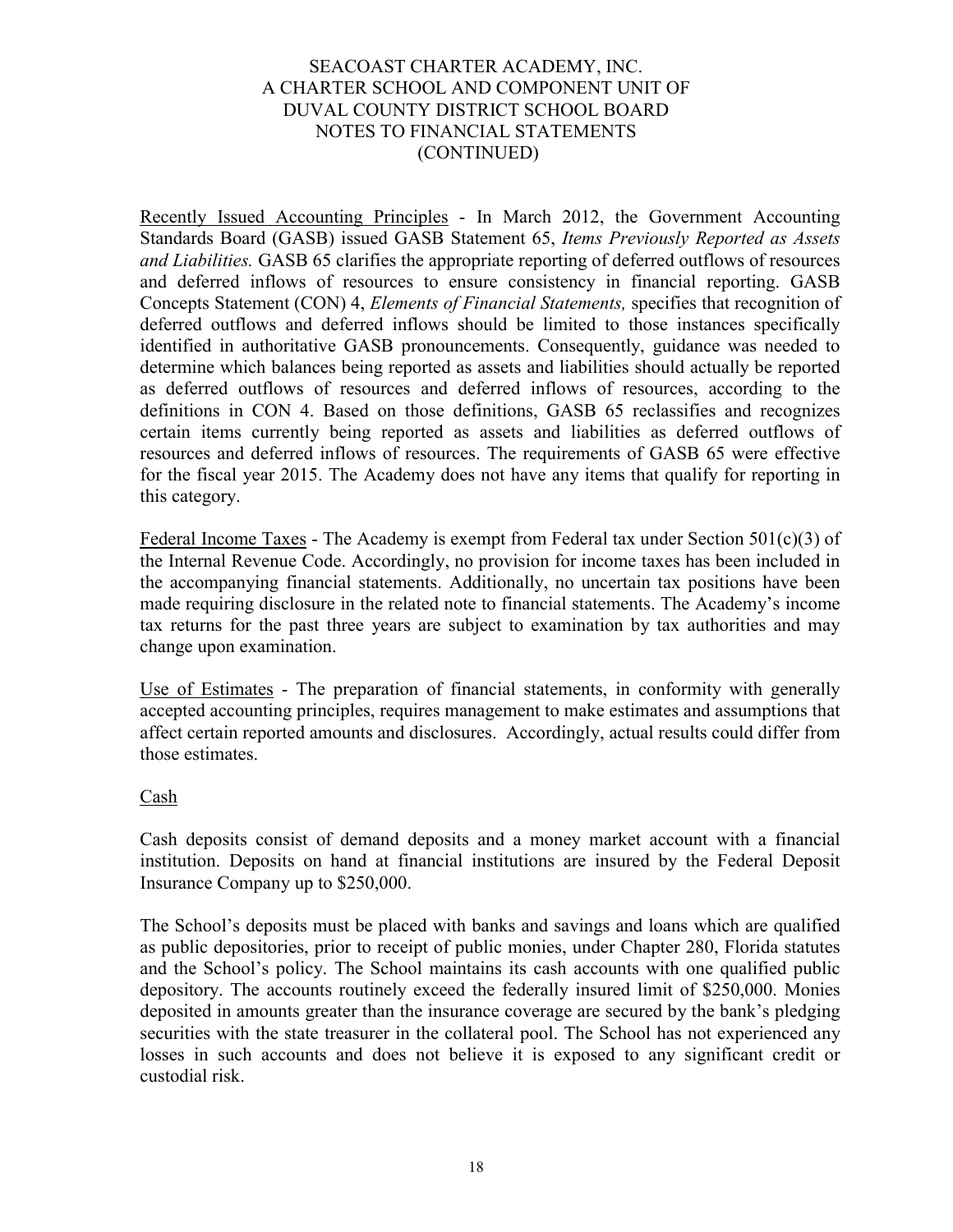Fixed Assets and Depreciation - Capital assets, which include property and equipment, are reported in the Government-wide financial statements. Capital assets are defined by the Academy as assets with an initial, individual cost of more than \$1,000 and an estimated useful life in excess of two years. Such assets are capitalized (recorded) at historical cost. Donated assets are recorded at fair market value at the date of the donation. Property and equipment are depreciated using the straight-line method over the useful lives of the respective assets.

## Deferred Outflows/Inflows of Resources

In addition to assets, the statement of financial position will sometimes report a separate section for deferred outflows of resources. This separate financial statement element, *deferred outflows of resources*, represents a consumption of net position that applies to a future period(s) and so will *not* be recognized as an outflow of resources (expense/expenditure) until then. The Academy does not have any items that qualify for reporting in this category.

In addition to liabilities, the statement of financial position will sometimes report a separate section for deferred inflows of resources. This separate financial statement element, *deferred inflows of resources*, represents an acquisition of net position that applies to a future period(s) and so will *not* be recognized as an inflow of resources (revenue) until then. The Academy does not have any items that qualify for reporting in this category.

## Net Position and Fund Balance Classification

## *Government-wide Financial Statements*

The Academy reports its governmental fund balances under the following categories:

- Net Investment in Capital Assets consists of capital assets, net of accumulated depreciation, and reduced by the outstanding balances of any borrowings that are attributed to the acquisition or improvement of those assets.
- Restricted Net Position consists of net position with constraints placed on their use either by external groups such as creditors, contributors, or laws or regulations of other governments.
- Unrestricted Net Position all other net position that does not meet the definition of "restricted" or "net investment in capital assets."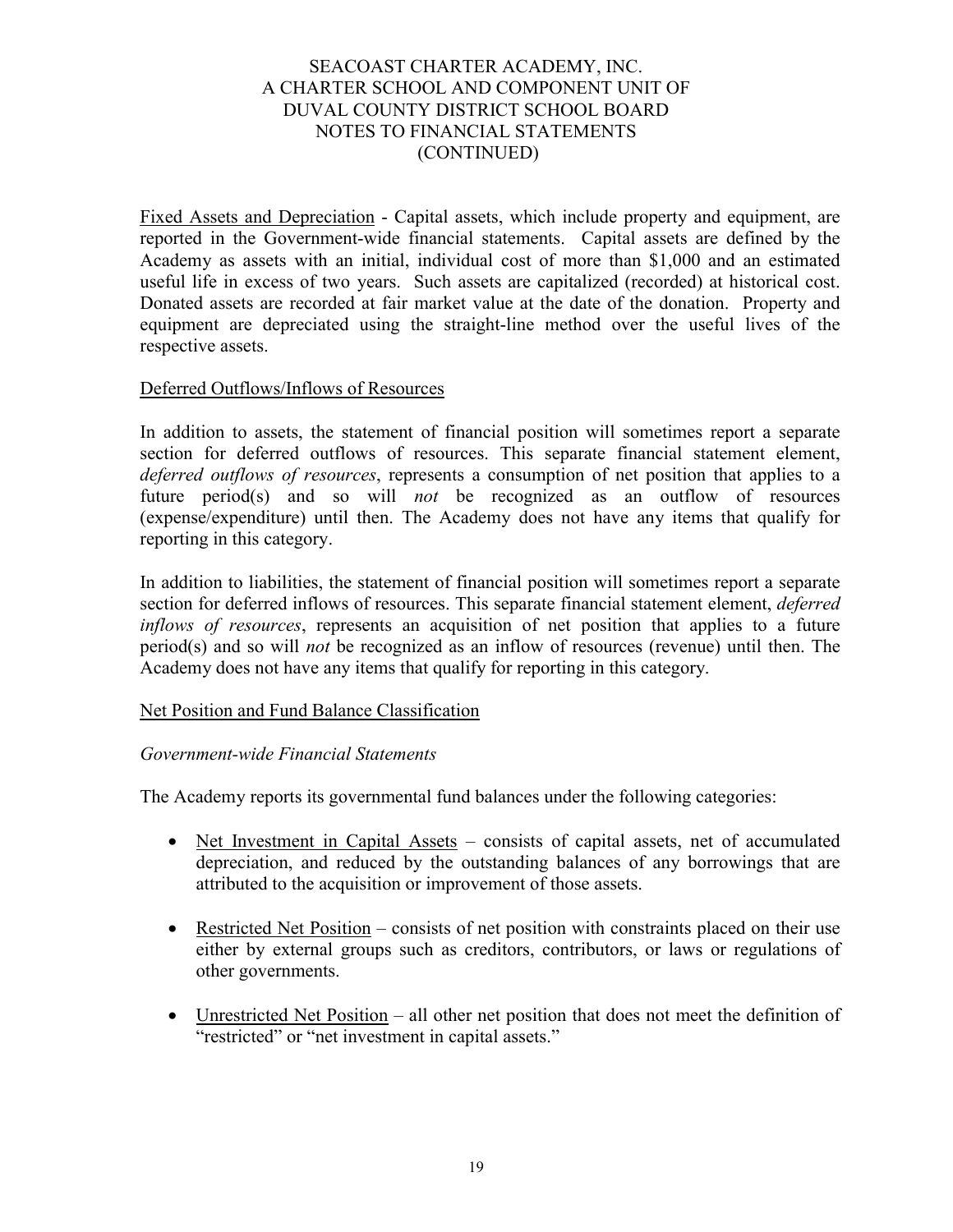## *Fund Financial Statements*

GASB Codification Section 1800.142, *Fund Balance Reporting and Governmental Fund Type Definitions,* defines the different types of fund balances that a governmental entity must use for financial reporting purposes. GASB requires the fund balance amounts to be reported within one of the following fund balance categories:

- Nonspendable The net current financial resources that cannot be spent because they are either nonspendable in form or legally or contractually required to be maintained intact. Generally these funds are not expected to be converted into cash.
- Restricted The portion of the fund balance on which constraints have been placed by creditors, grantors, contributors, laws or regulations of other governments, constitutional provisions, or enabling legislation. This is considered to be the most binding level of constraint on the use of the fund balance.
- Committed The portion of the fund balance that can be used only for specific purposes pursuant to constraints imposed by formal action of the highest level of decision making authority – the district school board. These amounts cannot be used for any other purpose unless the district school board removes or changes the specified use by taking the same action it employed to previously commit the amounts.
- Assigned The portion of the fund balance that is intended to be used for specific purposes, but is neither restricted nor committed. Assigned amounts include those that have been set aside for a specific purpose by an authorized government body or official, but the constraint imposed does not satisfy the criteria to be classified as restricted or committed.
- Unassigned The portion of the fund balance that is the residual classification for the general fund. This balance represents amounts that have not been assigned to other funds and that have not have been restricted, committed or assigned for specific purposes. For the funds other that the general fund, if the residual balance is still negative after eliminating any assigned fund balances, the negative residual amount will be classified as an unassigned fund balance.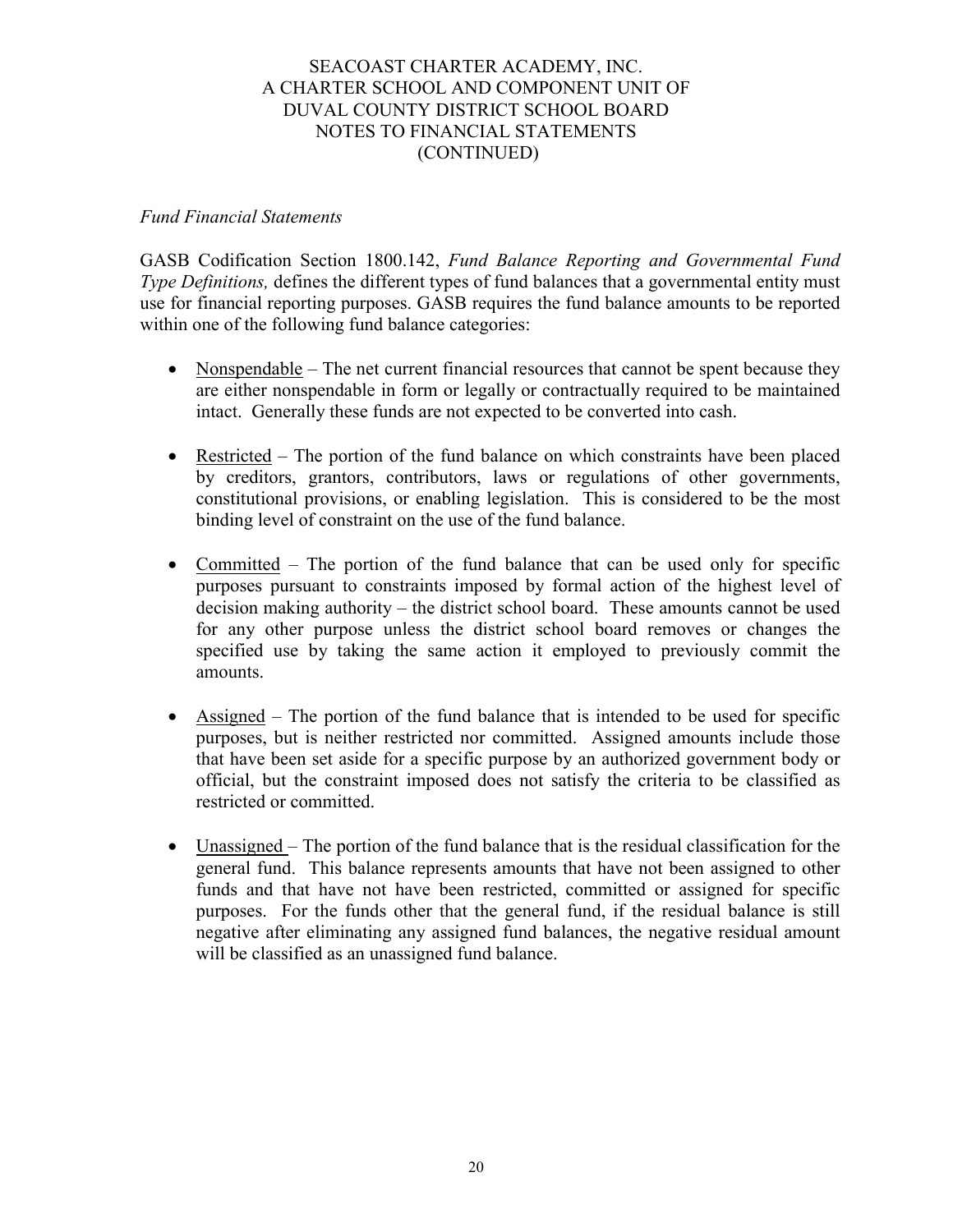The following is a summary schedule of the Academy's Governmental Funds for the fiscal year ended June 30, 2015.

|                            |               |                      | Total        |  |
|----------------------------|---------------|----------------------|--------------|--|
|                            |               | Special              | Governmental |  |
| <b>Fund Balances</b>       | General Fund  | Revenue Fund<br>Fund |              |  |
| Nonspendable               | 41,330        | 130,938              | 172,268      |  |
| Restricted                 |               |                      |              |  |
| Committed                  |               |                      |              |  |
| Assigned                   |               |                      |              |  |
| Unassigned                 | 170,598       | 7,600                | 178,198      |  |
| <b>Total Fund Balances</b> | 211,928<br>S. | 138,538              | \$350,466    |  |

In accordance with the implementation of GASB No. 54, the Academy considers restricted amounts to have been spent first when expenditure is incurred for purposes for which both are available. When the expenditure is incurred it is used in the order of committed, assigned, or unassigned.

# Order of Fund Balance Spending Policy

The Academy's policy is to apply expenditures against nonspendable fund balance, restricted fund balance, committed fund balance, assigned fund balance, and unassigned fund balance at the end of the fiscal year. First, nonspendable fund balances are determined. Then restricted fund balances for specific purposes are determined (not including nonspendable amounts). Any remaining fund balance amounts for the non-general funds are to be classified as restricted fund balance. It is possible for the non-general funds to be classified as restricted fund balance. It is possible for the non-general funds to have negative unassigned fund balance when nonspendable amounts plus the amount of restricted fund balances for specific purposes exceed the positive fund balance for non-general fund.

Revenue Sources - Revenues for current operations are received primarily from the Duval County District School Board pursuant to the funding provisions included in the Academy's charter. In accordance with the funding provisions of the charter and Section 1002.33 (17), Florida Statutes, the Academy reports the number of full-time equivalent students and related data to the District.

Under the provisions of Section 1011.62, Florida Statutes, the District reports the number of full-time equivalent students and related data to the Florida Department of Education (FDOE) for funding through the Florida Education Finance Program. Funding for the Academy is adjusted during the year to reflect the revised calculations by the FDOE under the Florida Education Finance Program and the actual weighted full-time equivalent students reported by the Academy during the designated full-time equivalent student survey periods.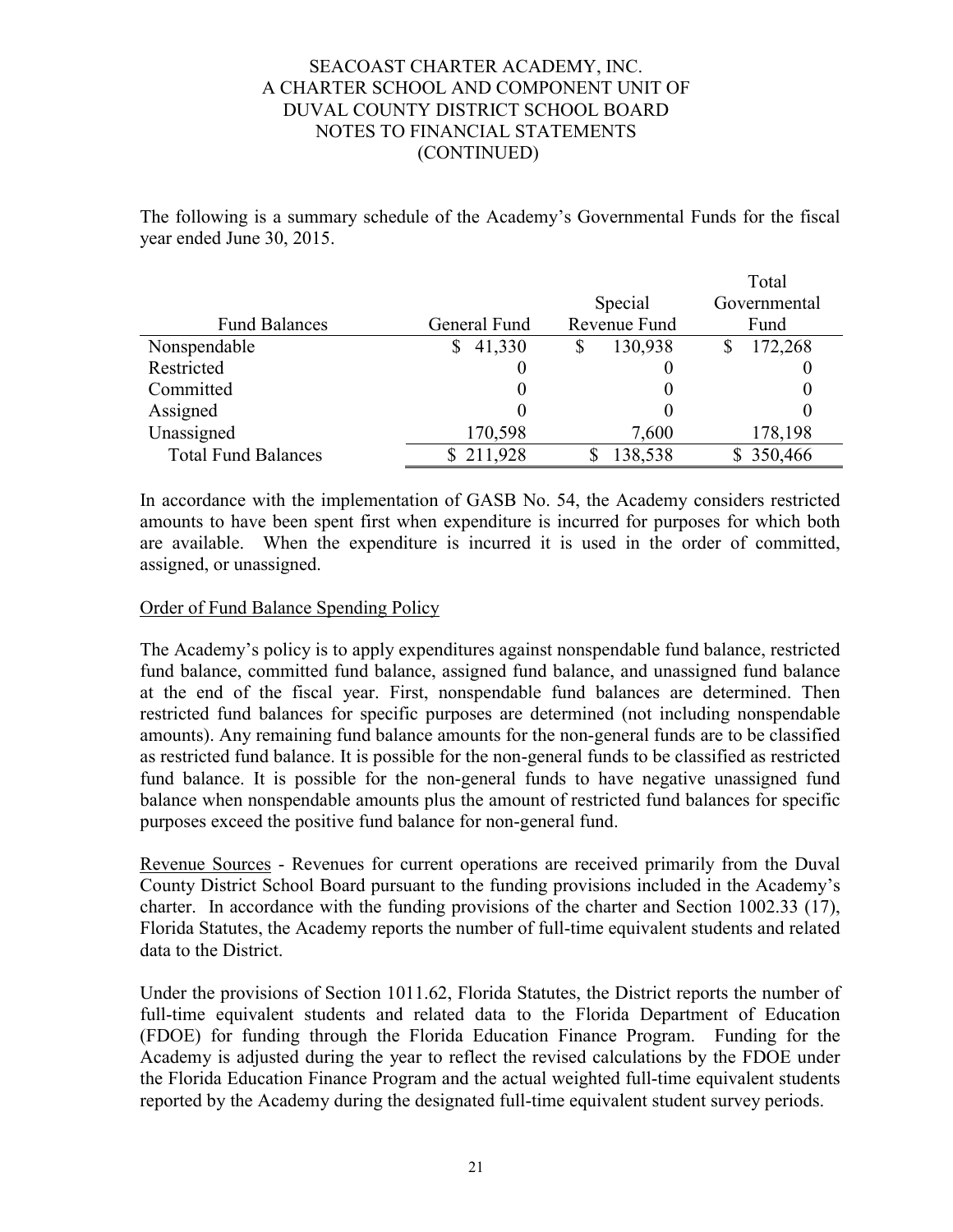The Academy received federal awards for the enhancement of various education programs. This assistance is generally received based on applications submitted to and approved by various granting agencies. For federal awards, in which a claim to these grant proceeds is based on incurring eligible expenditures, revenue is recognized to the extent that eligible expenditures have been incurred.

The Academy received revenue from Federal, State and Local sources for the following purposes: Charter School Start-up Grant, Planning Design Implementation Grant, safe schools, school improvements, instructional materials, class size reduction, technology improvement, and teacher training.

## 2. COMPONENT UNITS AND RELATED ORGANIZATIONS

Criteria for determining if other entities are potential component units of the Academy which should be reported with the Academy's general-purpose financial statements are identified and described in the Governmental Accounting Standards Board's (GASB) *Codification of Governmental Accounting and Financial Reporting Standards*, Section 2100 and 2600 (GASB 39). As follows, a legally separate, tax-exempt organization should be reported as a component unit of a reporting entity if all of the following criteria are met: 1) The economic resources received or held by the separate organization are entirely or almost entirely for the direct benefit of the primary government, its component units or its constituents. 2) The primary government, or its component units, is entitled to or has the ability to otherwise access, a majority of the economic resources received or held by the separate organization. 3) The economic resources received or held by an individual organization that the specific primary government, or its component units, is entitled to, or has the ability to otherwise access, are significant to that primary government. The Academy appears in compliance with the above criteria.

## 3. BANK ACCOUNTS

The Academy maintains a bank account for the charter school programs as required by the Duval County District School Board contract.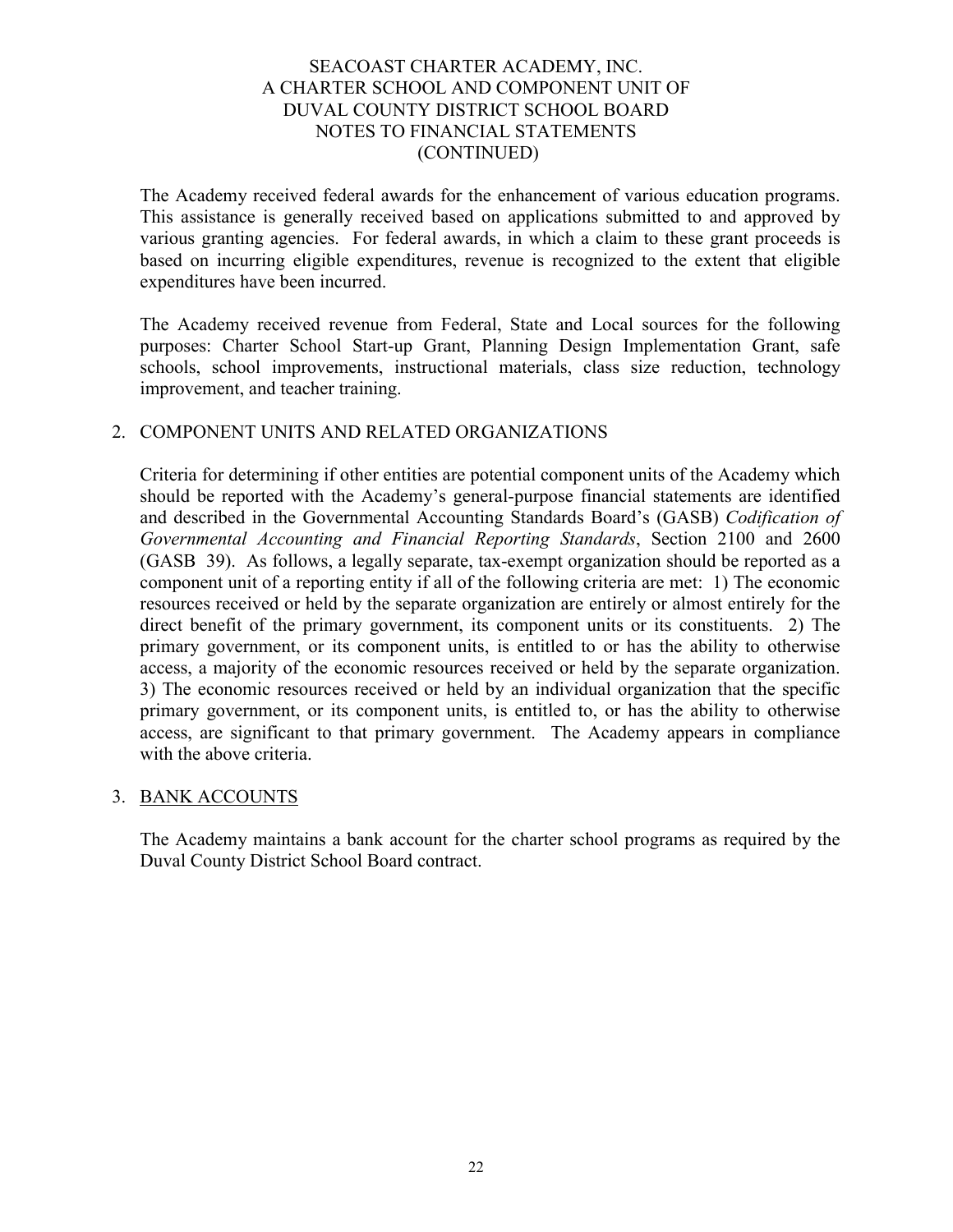# 4. CHANGES IN FIXED ASSETS

The following schedule represents changes in fixed assets for the year ended June 30, 2015:

|                                  | Beginning<br><b>Book Value</b> | Additions   | Disposals | Ending<br><b>Book Value</b> |
|----------------------------------|--------------------------------|-------------|-----------|-----------------------------|
| <b>Building</b>                  | 17,707<br>\$                   |             |           | 17,707<br>\$                |
| Furniture and Equipment          | 51,335                         |             |           | 51,335                      |
| Computer Equipment               | 102,133                        |             |           | 102,133                     |
| Computer Software                | 34,249                         |             |           | 34,249                      |
| Capital Improvements             | 60,286                         |             |           | 60,286                      |
| <b>Total Capital Assets</b>      | 265,710                        |             |           | 265,710                     |
| <b>Accumulated Depreciation</b>  | (47,930)                       | (45, 512)   |           | (93, 942)                   |
| <b>Total Capital Assets, Net</b> | \$217,780                      | \$ (45,512) |           | \$172,268                   |

Depreciation expense was charged to functions as follows:

| Government activities                               | Amount   |
|-----------------------------------------------------|----------|
| Basic instruction                                   | \$34,459 |
| General administration                              | 4.139    |
| Facilities acquisition and construction             | 6.914    |
| Total governmental activities' depreciation expense | \$45,512 |

## 5. OPERATING LEASES AND CONTRACTUAL OBLIGATIONS

The following is a schedule of the Academy's operating leases and contractual obligations that are outstanding for minimum payments as of June 30, 20155.

| Academy facilities lease, with original term of 60 months, with monthly |             |
|-------------------------------------------------------------------------|-------------|
| payments of \$20,000 per month, maturing December 31, 2019. This        |             |
| agreement is with a related organization.                               | \$1,080,000 |
| Total amount of minimum payments over the life of the contracts         | \$1,080,000 |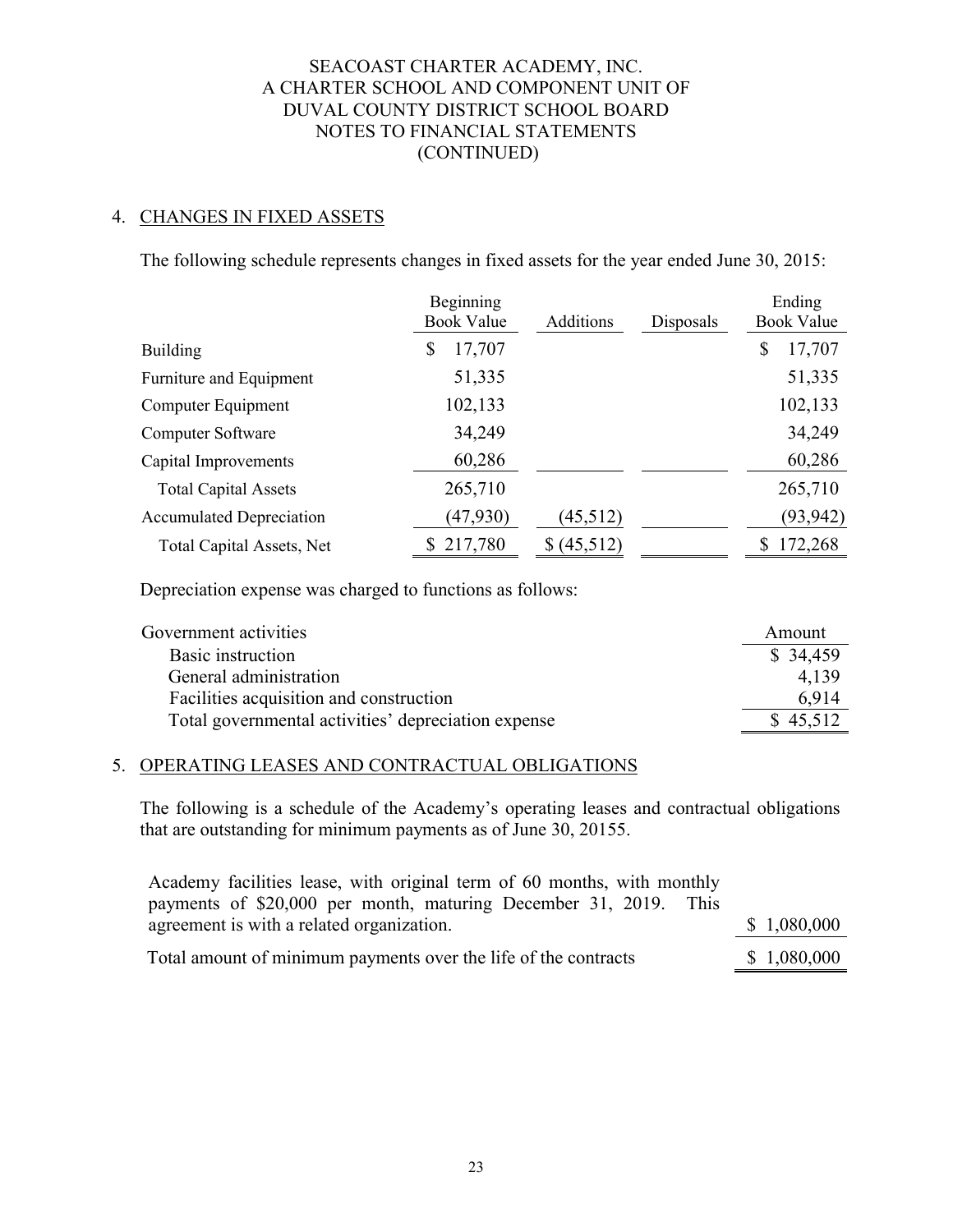The following is a schedule of future minimum payments required under contract agreements that have initial or remaining non-cancelable lease term as of June 30, 20155.

| 2016                   | \$240,000   |
|------------------------|-------------|
| 2017                   | 240,000     |
| 2018                   | 240,000     |
| 2019                   | 240,000     |
| 2020                   | 120,000     |
| Thereafter             | $\theta$    |
| Total minimum payments | \$1,080,000 |

The Academy has various other operating leases that are on a month to month basis. Total rent expense was \$223,941 for the year ending June 30, 2015.

## 6. OBLIGATIONS UNDER CAPITAL LEASE

The School is currently leasing a copier machine. Future minimum capital lease payments as of June 30, 2015 are as follows:

| Fiscal Year Ending June 30:         | Total      | Principal | Interest |
|-------------------------------------|------------|-----------|----------|
| 2016                                | \$3,134    | 2,984     | \$150    |
| 2017                                | 3,134      | 3,044     | 90       |
| 2018                                | 2,873      | 2,845     | 28       |
| <b>Total Minimum Lease Payments</b> | \$9,141141 | \$8,873   | \$268    |

## 7. NOTES PAYABLE

Notes payable consist of the following:

|                                                                                                                         | Balance at<br>$6 - 30 - 2015$ |
|-------------------------------------------------------------------------------------------------------------------------|-------------------------------|
| Borrowed October 2013, to lease classroom module. Interest<br>Rate of 2%. Payments are to be made in 23 installments of |                               |
| \$625.                                                                                                                  | \$2,489                       |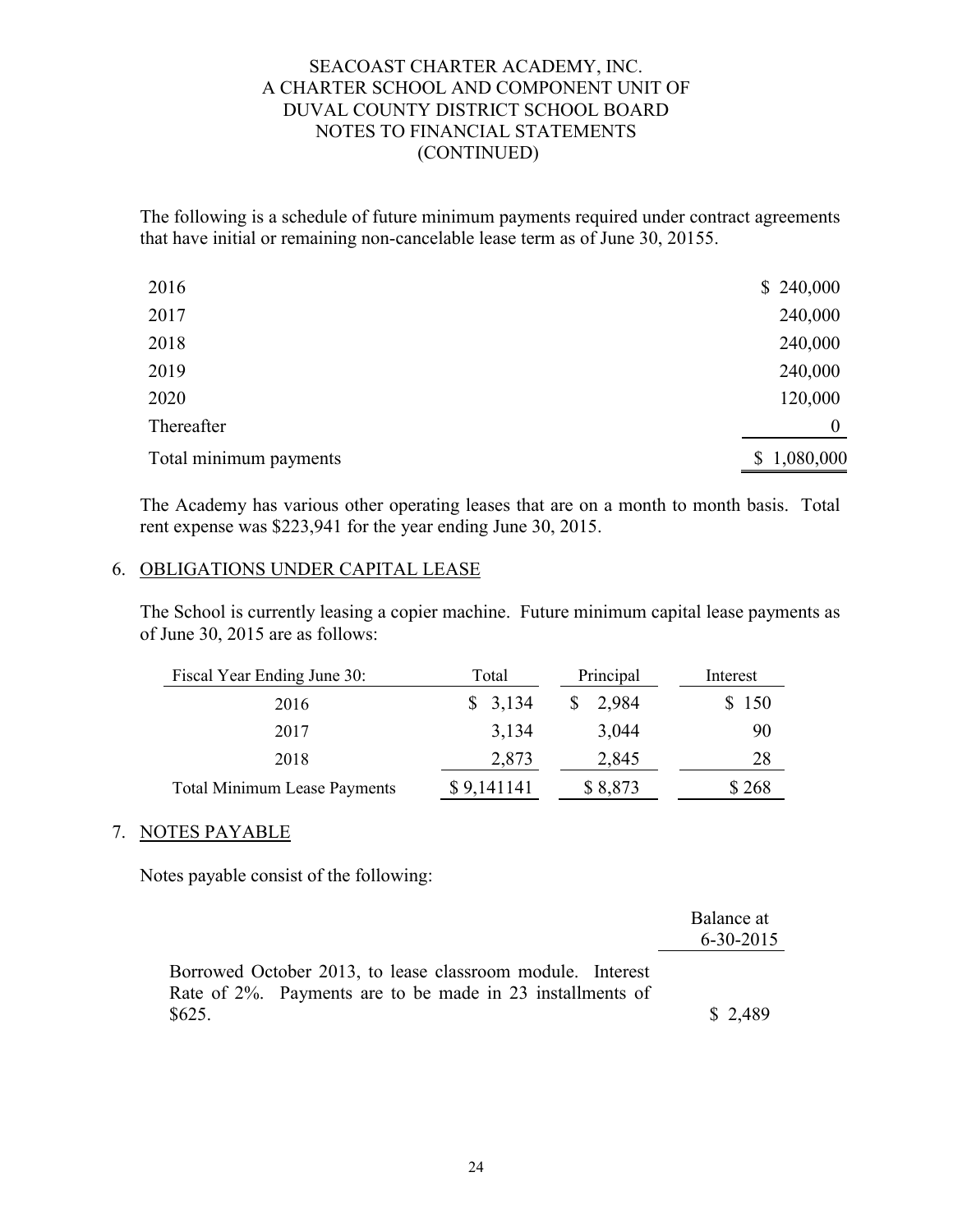Amounts payable for notes payable are as follows:

| Fiscal Year Ending June 30:         | Total   | Principal | Interest |
|-------------------------------------|---------|-----------|----------|
| 2016                                | 2,500   | 2,489     |          |
| <b>Total Minimum Lease Payments</b> | \$2,500 | \$2,489   | \$11     |

# 8. CHANGES IN LONG-TERM LIABILITIES

The following is a summary of changes in long-term liabilities:

|                                           | Beginning<br>Balance | Additions | Deductions | Ending<br>Balance | Due in One<br>Year |
|-------------------------------------------|----------------------|-----------|------------|-------------------|--------------------|
| <b>GOVERNMENTAL</b><br><b>ACTIVITIES:</b> |                      |           |            |                   |                    |
| <b>Copier Capital Lease</b>               | \$11,798             |           | (2,925)    | \$8,873           | \$2,984            |
| Classroom Note Payable                    | 9,859                |           | (7,370)    | 2,489             | 2,489              |
| <b>Total Governmental</b><br>Activities   | \$21,657             |           | (10, 295)  | \$11,362          | \$5,473            |

Interest paid was \$209 for the year ended June 30, 2015.

# 9. SCHEDULE OF STATE REVENUE SOURCES

The following is a schedule of the Academy's State revenue:

| Source                             | Amount      |
|------------------------------------|-------------|
| <b>STATE</b>                       |             |
| Florida Education Finance Program  | 1,303,781   |
| Class Size Reduction               | 397,846     |
| <b>ESE Guaranteed Allocation</b>   | 171,688     |
| Supplementary Academic Instruction | 67,100      |
| <b>Teacher Salary Allocation</b>   | 112         |
| <b>Instructional Materials</b>     | 22,144      |
| Safe School                        | 7,757       |
| Florida Teachers' Lead Program     | 5,320       |
| Digital Classroom Allocation       | 2,952       |
| School Improvement                 | 1,114       |
| Science Lab                        | 358         |
| <b>Total State Revenue</b>         | \$1,980,172 |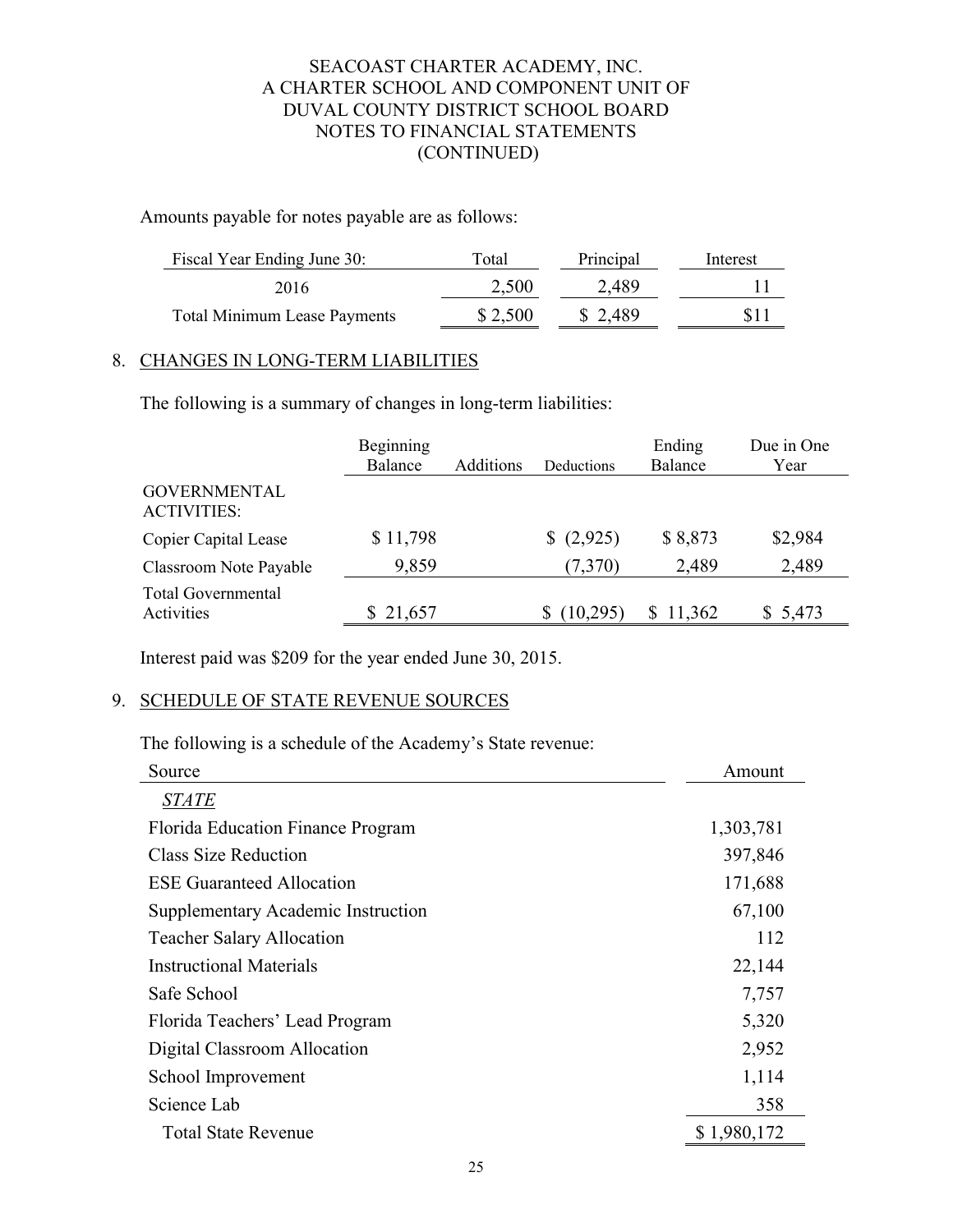As provided in the charter school contract, the District has charged the Academy an administrative fee totaling \$83,098.

Accounting policies relating to certain State revenue sources are described in Note 1.

#### 10. FUNDING AND CREDIT CONCENTRATIONS

The Academy receives substantially all of its support and revenue from federal, state and local funding sources, passed through the District, in the form of performance and budget based contracts. Continuing operation of the Academy is greatly dependent upon the continued support of these governmental agencies.

#### 11. SUBSEQUENT EVENTS

Subsequent events were evaluated through September 28, 2015, which is the date the financial statements were available to be issued.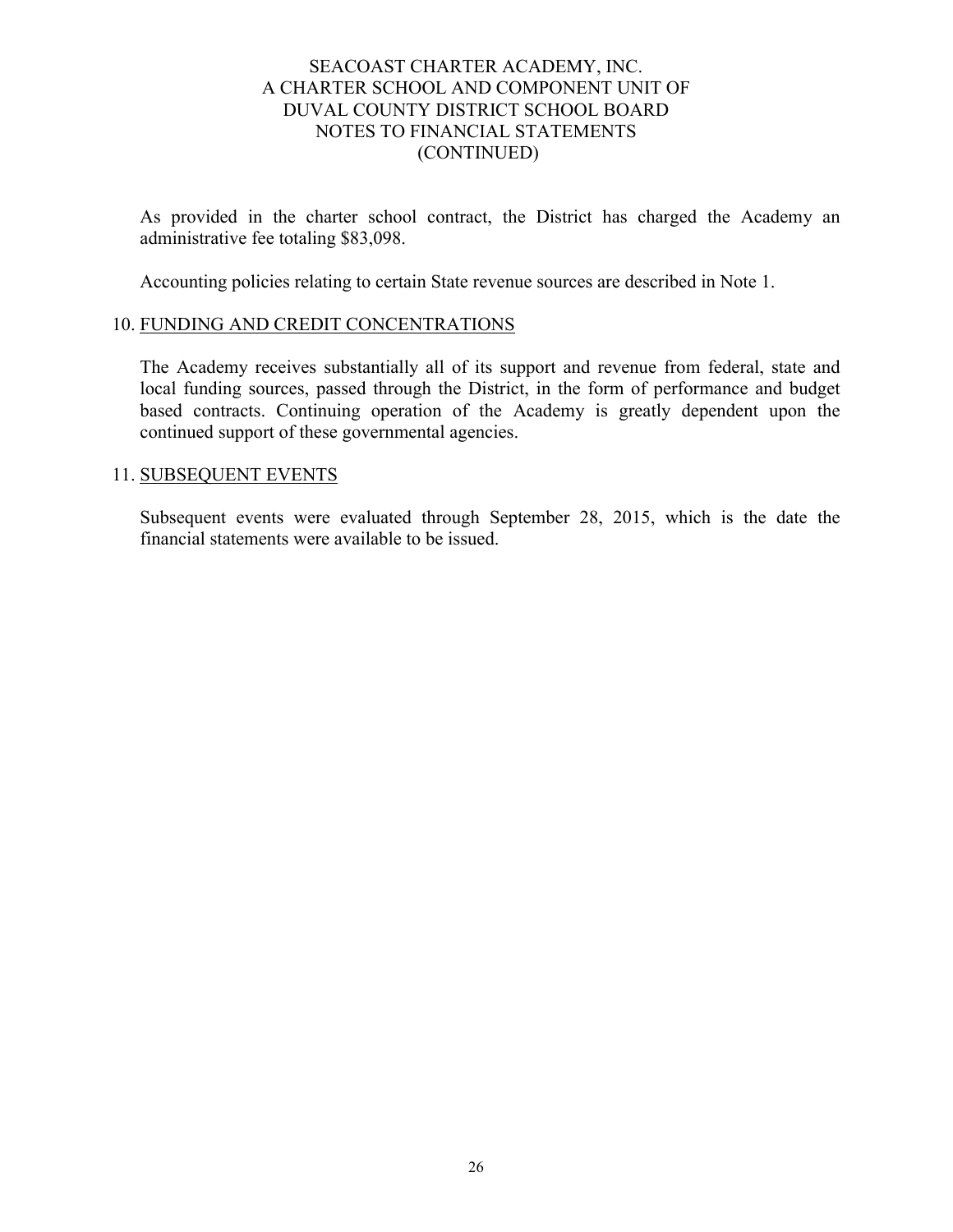#### REQUIRED SUPPLEMENTARY INFORMATION BUDGETARY COMPARISON SCHEDULE - GENERAL FUND - (UNAUDITED) FOR THE FISCAL YEAR ENDED JUNE 30, 2015

|                                              | Original        | Final<br>Amended |                 | Variance -<br>Favorable |  |
|----------------------------------------------|-----------------|------------------|-----------------|-------------------------|--|
|                                              | <b>Budget</b>   | <b>Budget</b>    | Actual          | (Unfavorable)           |  |
| <b>REVENUES</b>                              |                 |                  |                 |                         |  |
| State sources                                | 2,003,042<br>\$ | \$<br>1,980,000  | 1,980,172<br>\$ | \$<br>172               |  |
| Local sources                                | 15,000          | 20,000           | 16,762          | (3,238)                 |  |
| Total revenue                                | \$<br>2,018,042 | \$<br>2,000,000  | \$<br>1,996,934 | \$<br>(3,066)           |  |
| <b>EXPENDITURES</b>                          |                 |                  |                 |                         |  |
| Education:                                   |                 |                  |                 |                         |  |
| Instructional                                | \$<br>1,032,837 | \$<br>1,075,000  | 1,067,037<br>\$ | \$<br>7,963             |  |
| Pupil personnel services                     | 45,220          | 114,000          | 63,193          | 50,807                  |  |
| Instructional media services                 | 50,880          |                  | 51,513          | (51, 513)               |  |
| Staff development                            |                 |                  | 620             | (620)                   |  |
| Board                                        | 244,404         | 210,000          | 211,123         | (1,123)                 |  |
| General administration                       | 100,152         | 83,000           | 83,098          | (98)                    |  |
| School administration                        | 160,360         | 220,000          | 227,979         | (7,979)                 |  |
| Facilities acquisition and construction      | 241,000         | 165,000          | 168,109         | (3,109)                 |  |
| Food Services                                |                 |                  |                 |                         |  |
| Central services                             | 5,000           | 2,000            | 1,937           | 63                      |  |
| Pupil transportation                         | 2,543           | 500              |                 | 500                     |  |
| Operation of plant                           | 100,800         | 84,000           | 86,219          | (2,219)                 |  |
| Maintenance of plant                         | 12,500          | 10,000           | 10,169          | (169)                   |  |
| Debt service:                                |                 |                  |                 |                         |  |
| Principal                                    |                 |                  | 10,295          | (10, 295)               |  |
| Interest and fiscal charges                  |                 |                  | 339             | (339)                   |  |
| <b>Total Expenditures</b>                    | 1,995,696<br>\$ | \$<br>1,963,500  | \$<br>1,981,631 | \$<br>(18, 131)         |  |
| Excess of revenues over (under) expenditures | 22,346          | 36,500           | 15,303          | \$<br>(21, 197)         |  |
| Fund balances, beginning of year             | 327,563         | 327,563          | 327,563         |                         |  |
| Fund balances, end of year                   | \$<br>349,909   | \$<br>364,063    | \$<br>342,866   |                         |  |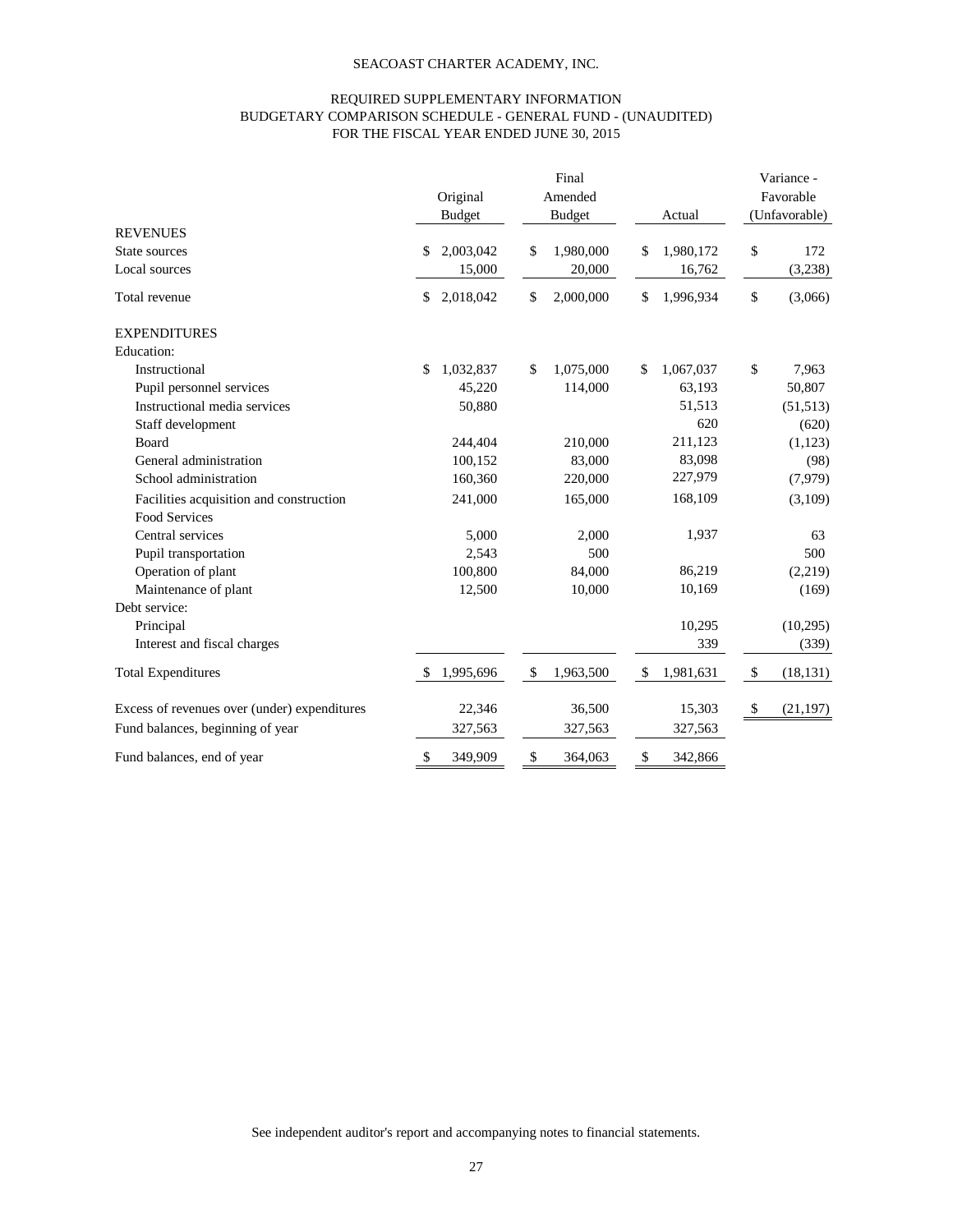#### REQUIRED SUPPLEMENTARY INFORMATION BUDGETARY COMPARISON SCHEDULE - SPECIAL REVENUE FUND - (UNAUDITED) FOR THE YEAR ENDED JUNE 30, 2015

|                                           |               |               | Final         |              |                           | Variance - |
|-------------------------------------------|---------------|---------------|---------------|--------------|---------------------------|------------|
|                                           |               | Original      | Amended       |              |                           | Favorable  |
|                                           |               | <b>Budget</b> | <b>Budget</b> | Actual       | (Unfavorable)             |            |
| <b>REVENUES</b>                           |               |               |               |              |                           |            |
| Federal through state                     | \$            | 63,000        | \$<br>77,000  | \$<br>77,632 | \$                        | 632        |
| Local sources                             |               | 15,265        | 19,000        | 19,208       |                           | 208        |
| Total revenue                             | \$            | 78,265        | \$<br>96,000  | \$<br>96,840 | \$                        | 840        |
| <b>EXPENDITURES</b>                       |               |               |               |              |                           |            |
| Education:                                |               |               |               |              |                           |            |
| Instructional                             |               |               |               |              |                           |            |
| <b>Staff Development</b>                  |               |               |               | 13,349       |                           | (13, 349)  |
| Board                                     |               |               |               |              |                           |            |
| <b>General Administration</b>             |               |               |               |              |                           |            |
| School administration                     |               |               |               |              |                           |            |
| Facilities acquisition and construction   |               |               |               |              |                           |            |
| Food services                             |               | 78,000        | 73,000        | 72,471       |                           | (529)      |
| <b>Total Expenditures</b>                 | <sup>\$</sup> | 78,000        | \$<br>73,000  | \$<br>85,820 | $\boldsymbol{\mathsf{S}}$ | (13,878)   |
| Excess of revenues over (under) expenditu |               | 265           | 23,000        | 11,020       | $\boldsymbol{\mathsf{S}}$ | (13,038)   |
| Fund balances, beginning of year          |               | (3,420)       | (3,420)       | (3,420)      |                           |            |
| Fund balances, end of year                | \$            | (3, 155)      | \$<br>19,580  | \$<br>7,600  |                           |            |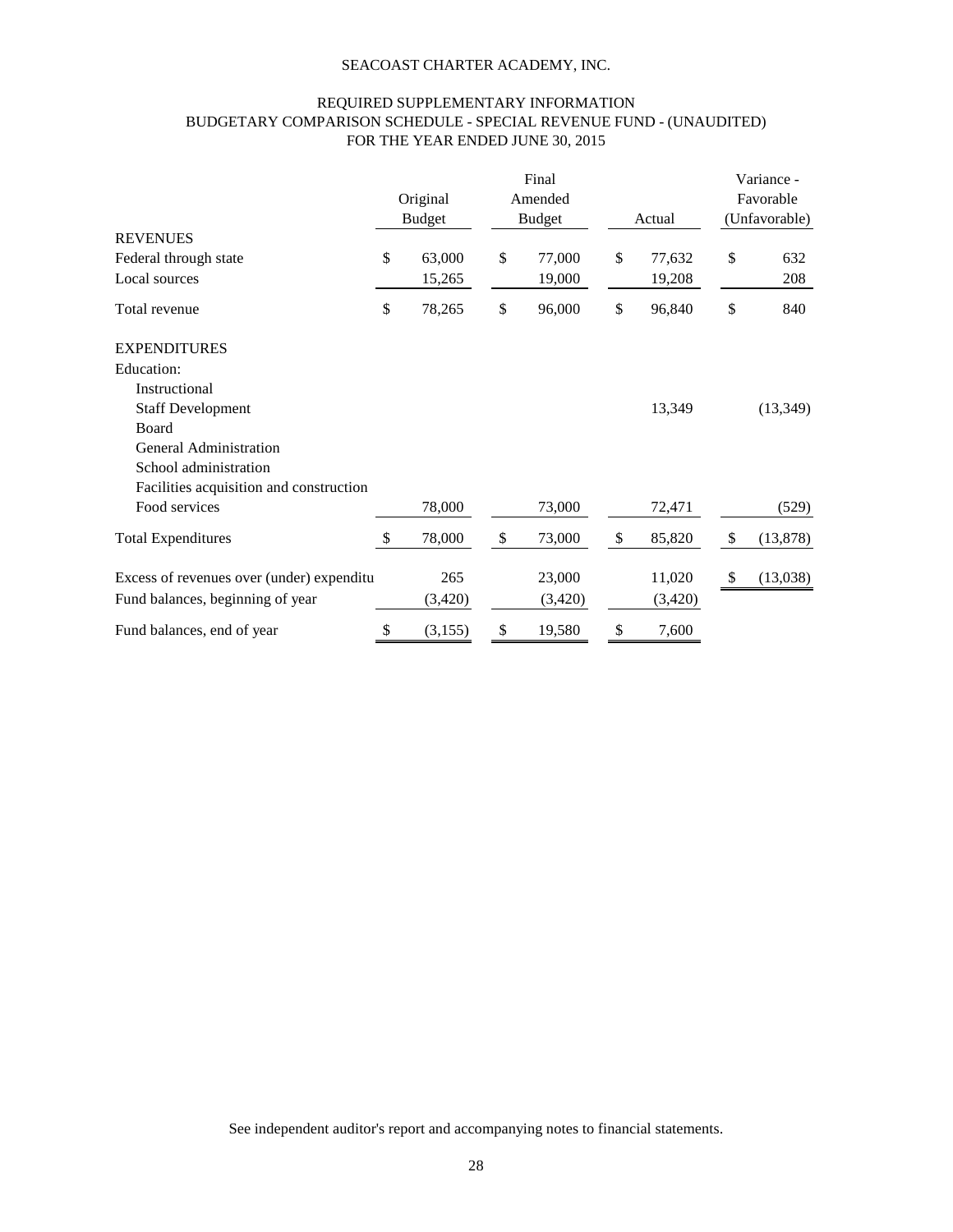#### REQUIRED SUPPLEMENTARY INFORMATION BUDGETARY COMPARISON SCHEDULE - CAPITAL OUTLAY FUND - (UNAUDITED) FOR THE YEAR ENDED JUNE 30, 2015

|                                           |                           |  |               | Final   |              |           | Variance -    |
|-------------------------------------------|---------------------------|--|---------------|---------|--------------|-----------|---------------|
|                                           | Original<br><b>Budget</b> |  |               | Amended |              | Favorable |               |
|                                           |                           |  | <b>Budget</b> |         | Actual       |           | (Unfavorable) |
| <b>REVENUES</b>                           |                           |  |               |         |              |           |               |
| Federal through state                     |                           |  | \$            | 86,264  | \$<br>86,332 | \$        | 68            |
| Local sources                             |                           |  |               |         |              |           |               |
| Total revenue                             |                           |  | $\$$          | 86,264  | \$<br>86,332 | \$        | 68            |
| <b>EXPENDITURES</b>                       |                           |  |               |         |              |           |               |
| Education:                                |                           |  |               |         |              |           |               |
| Instructional                             |                           |  |               |         |              |           |               |
| <b>Staff Development</b>                  |                           |  |               |         |              |           |               |
| Board                                     |                           |  |               |         |              |           |               |
| General Administration                    |                           |  |               |         |              |           |               |
| School administration                     |                           |  |               |         |              |           |               |
| Facilities acquisition and construction   |                           |  |               | 86,264  | 86,332       |           | (68)          |
| Food services                             |                           |  |               |         |              |           |               |
| <b>Total Expenditures</b>                 | \$                        |  | \$            | 86,264  | \$<br>86,332 | \$        | (68)          |
| Excess of revenues over (under) expenditu |                           |  |               |         |              | S,        |               |
| Fund balances, beginning of year          |                           |  |               |         |              |           |               |
| Fund balances, end of year                | \$                        |  | \$            |         | \$           |           |               |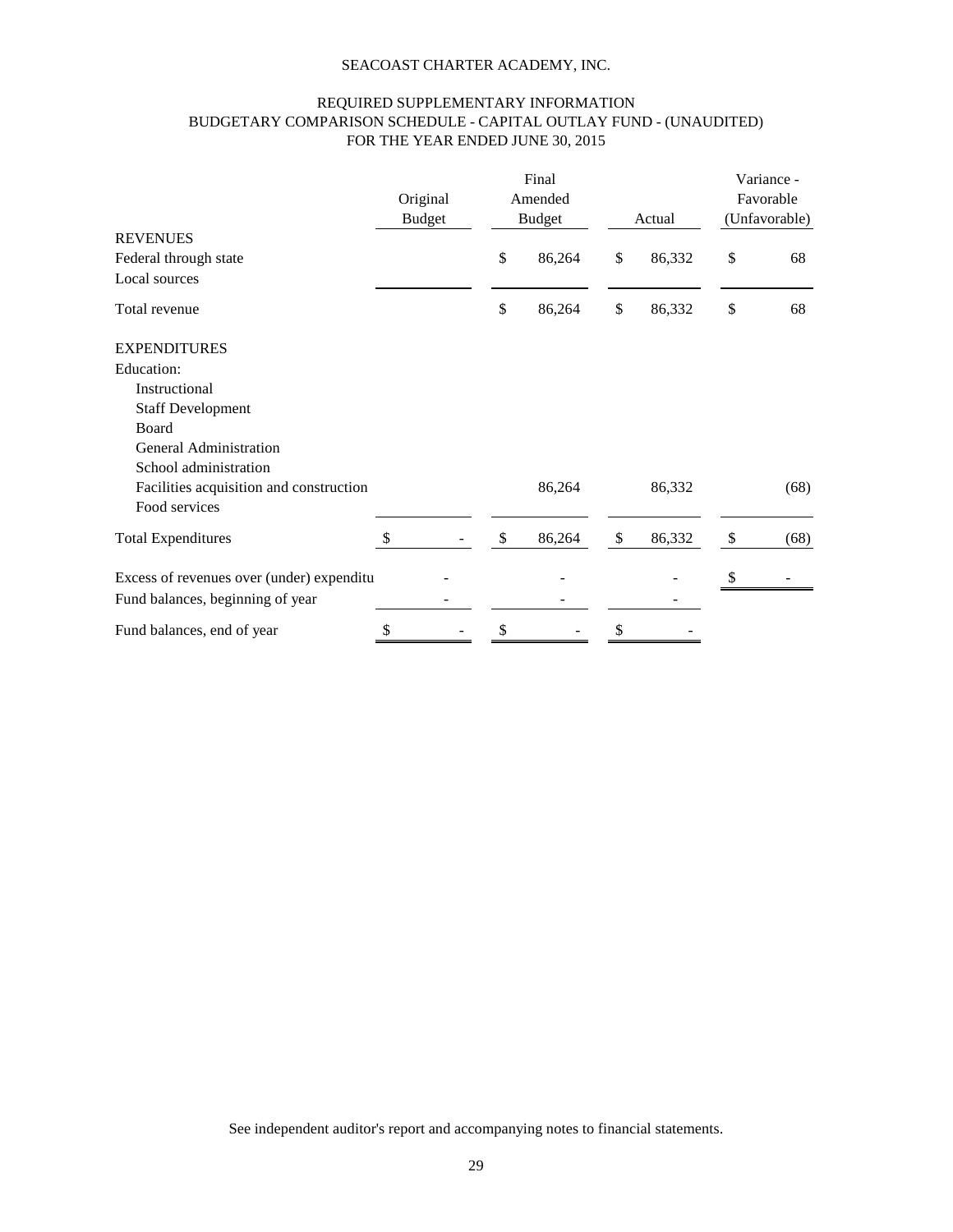## SEACOAST CHARTER ACADEMY, INC. A CHARTER SCHOOL AND COMPONENT UNIT OF DUVAL COUNTY DISTRICT SCHOOL BOARD NOTE TO REQUIRED SUPPLEMENTARY INFORMATION – (UNAUDITED) JUNE 30, 2015

# 1. BUDGETARY BASIS OF ACCOUNTING

Budgets are presented on the modified accrual basis of accounting. During the fiscal year, expenditures were controlled at the object level (e.g., salaries and benefits, purchased services, materials and supplies and capital outlay) within each activity (e.g., instruction, pupil personnel services and school administration). Budgets may be amended by resolution at any Board meeting prior to the date for the annual report.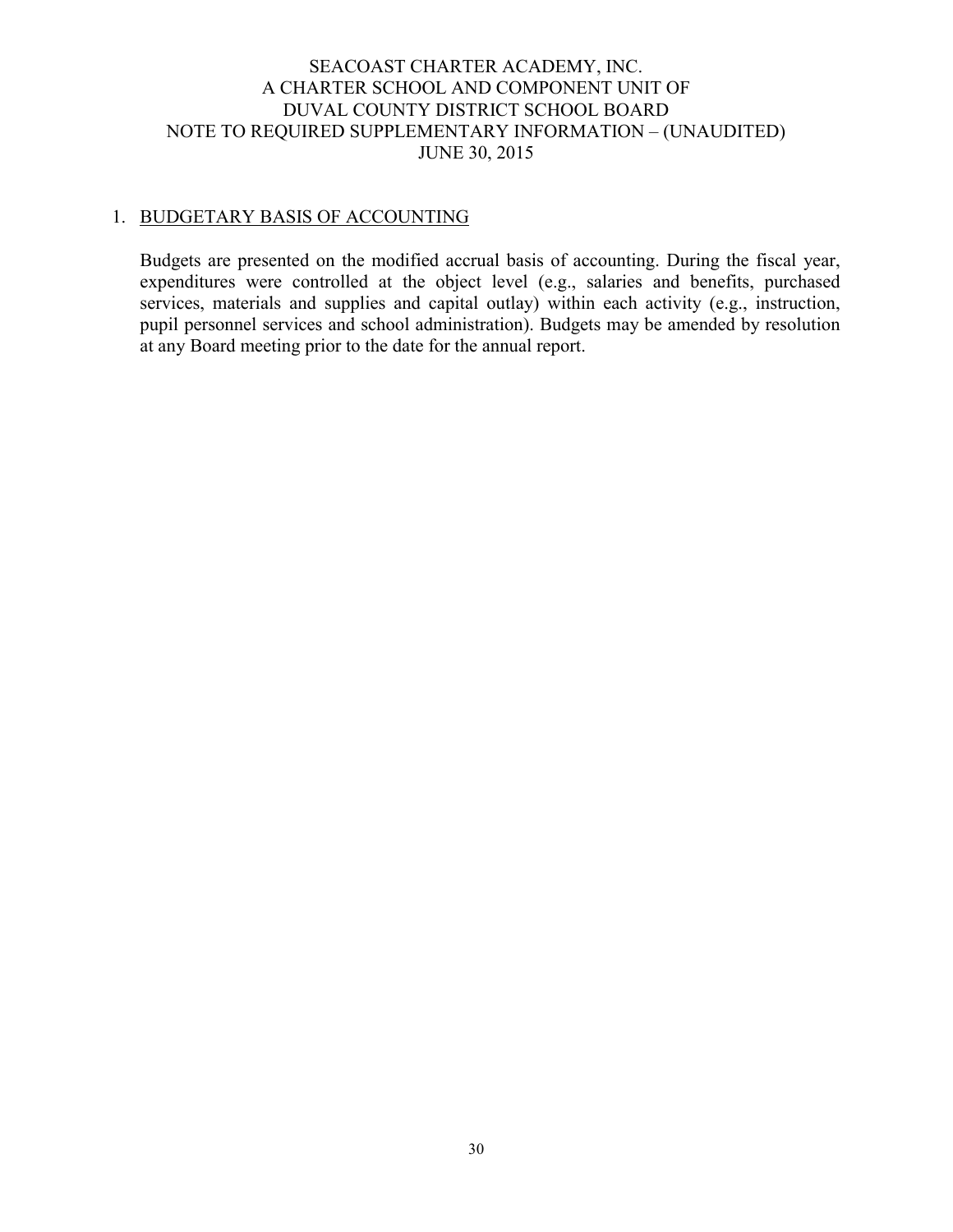

## REPORT ON INTERNAL CONTROL OVER FINANCIAL REPORTING AND ON COMPLIANCE AND OTHER MATTERS BASED ON AN AUDIT OF FINANCIAL STATEMENTS PERFORMED IN ACCORDANCE WITH *GOVERNMENT AUDITING STANDARDS*

*Independent Auditor's Report*

Board of Directors Seacoast Charter Academy, Inc. A Charter School and Component Unit of District School Board, Duval County, Florida 9100 Regency Square Blvd Jacksonville, FL 32211

We have audited, in accordance with auditing standards generally accepted in the United States of America and the standards applicable to financial audits contained in *Government Auditing Standards* issued by the Comptroller General of the United States, the financial statements of the governmental activities, each major fund, and the aggregate remaining fund information of Seacoast Charter Academy, Inc., a Charter School (nonprofit organization), and component unit of the District School Board of Duval County, Florida as of and for the year ended June 30, 2015, and the related notes to the financial statements which collectively comprise Seacoast Charter Academy, Inc.'s basic financial statements and have issued our report thereon dated September 28, 2015.

## **Internal Control Over Financial Reporting**

In planning and performing our audit of the financial statements, we considered the Academy's internal control over financial reporting (internal control) to determine the audit procedures that are appropriate in the circumstances for the purpose of expressing our opinion on the financial statements, but not for the purpose of expressing an opinion on the effectiveness of the Academy's internal control. Accordingly, we do not express an opinion on the effectiveness of the Academy's internal control.

A *deficiency in internal control* exists when the design or operation of a control does not allow management or employees in the normal course of performing their assigned functions, to prevent, or detect and correct misstatements on a timely basis. A *material weakness* is a deficiency, or a combination of deficiencies, in internal control, such that there is a reasonable possibility that a material misstatement of the entity's financial statements will not be prevented, or detected and corrected on a timely basis. A *significant deficiency* is a deficiency, or a combination of deficiencies, in internal control that is less severe than a material weakness, yet important enough to merit attention by those charged with governance.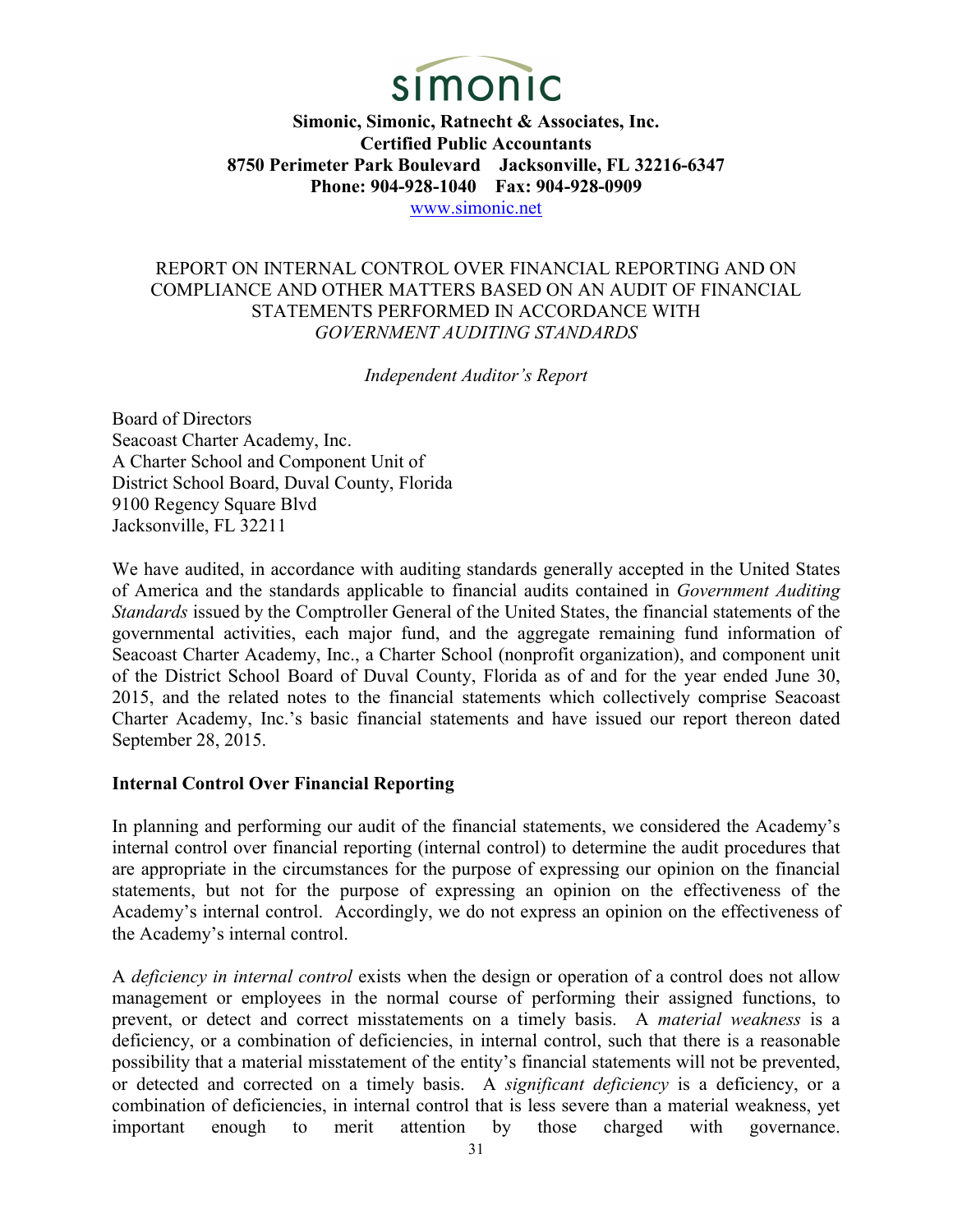

Our consideration of internal control over financial reporting was for the limited purpose described in the first paragraph of this section and was not designed to identify all deficiencies in internal control over financial reporting that might be material weaknesses or significant deficiencies. Given these limitations, during our audit we did not identify any deficiencies in internal control over financial reporting that we consider to be material weaknesses. However, material weaknesses may exist that have not been identified.

## *Compliance and Other Matters*

As part of obtaining reasonable assurance about whether the Academy's financial statements are free from material misstatement, we performed tests of its compliance with certain provisions of laws, regulations, contracts, and grant agreements, noncompliance with which could have a direct and material effect on the determination of financial statement amounts. However, providing an opinion on compliance with those provisions was not an objective of our audit and, accordingly, we do not express such an opinion. The results of our tests disclosed no instances of noncompliance or other matters that are required to be reported under Government Auditing Standards.

#### **Purpose of this Report**

The purpose of this report is solely to describe the scope of our testing of internal control and compliance and the results of that testing, and not to provide an opinion on the effectiveness of the entity's internal control or on compliance. This report is an integral part of an audit performed in accordance with *Government Auditing Standards* in considering the entity's internal control and compliance. Accordingly, this communication is not suitable for any other purpose.

Simonic, Simonic, Ratnecht & Associates, Inc. Jacksonville, Florida

September 28, 2015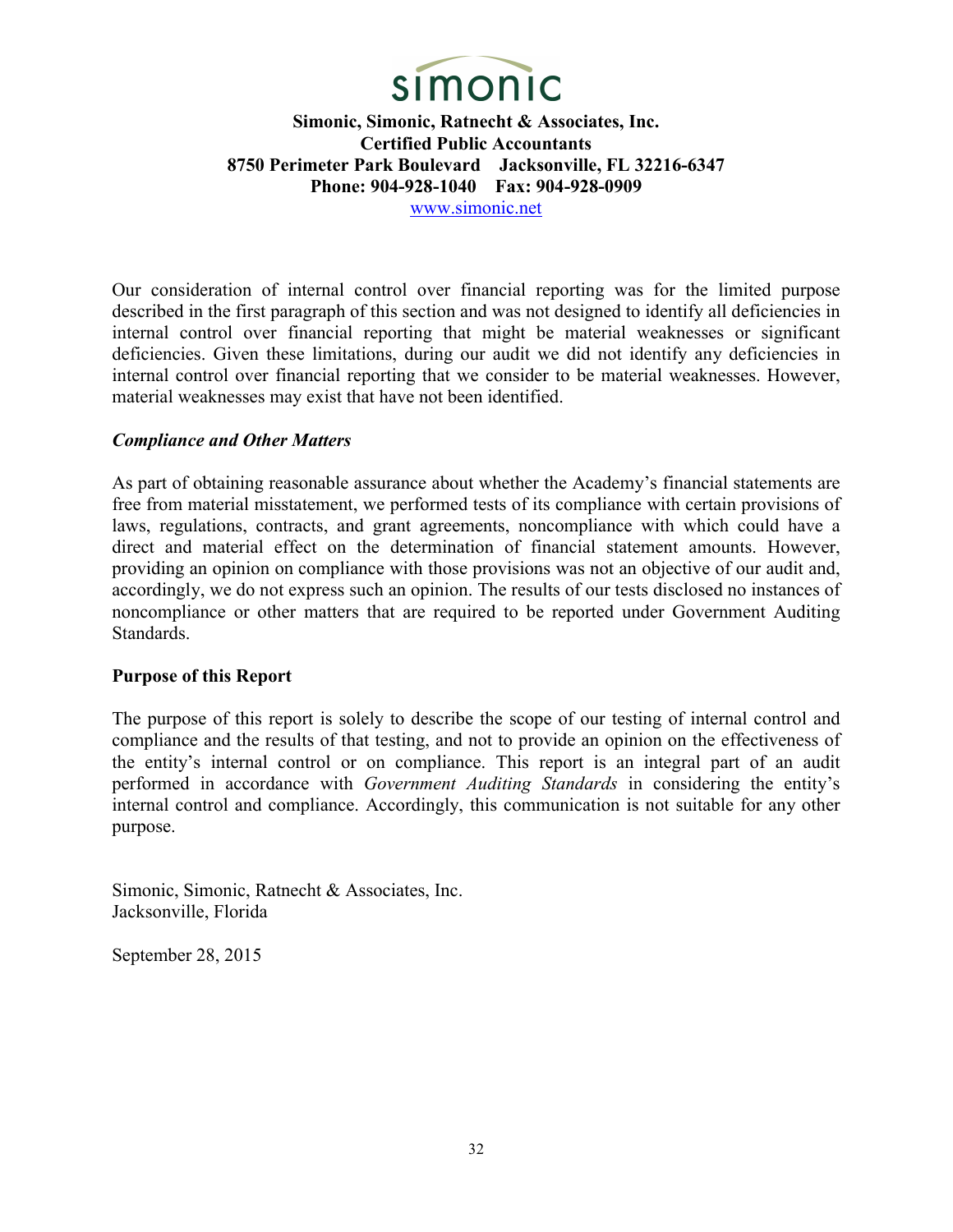

# **Management Letter as Required by Rules of the Florida Auditor General, Chapter 10.850, Florida Statutes,** *Charter School Audits*

To the Board of Directors of Seacoast Charter Academy, Inc. a Charter School and Component Unit of the District School Board of Duval County, Florida

## **Report on the Financial Statements**

We have audited the financial statements of the Seacoast Charter Academy, Inc. ("The Academy"), a charter school and component unit of the District School Board of Duval County, Florida, as of and for the fiscal year ended June 30, 2015, and have issued our report thereon dated September 28, 2015.

## **Auditor's Responsibility**

We conducted our audit in accordance with auditing standards generally accepted in the United States of America; the standards applicable to financial audits contained in *Government Auditing Standards,* issued by the Comptroller General of the United States.

## **Other Reporting Required by** *Government Auditing Standards*

We have issued our Independent Auditor's Report on Internal Control over Financial Reporting and on Compliance and Other Matters Based on an Audit of the Financial Statements Performed in Accordance with *Government Auditing Standards*. Disclosures in those reports and schedule, which are dated September 28, 2015, should be considered in conjunction with this management letter.

## **Prior Audit Findings**

Section 10.854(1)(e)1., Rules of the Auditor General, requires that we determine whether or not corrective actions have been taken to address findings and recommendations made in the preceding annual financial audit report. The Academy did not have findings and recommendations made in the preceding annual financial audit report.

## **Financial Condit**i**on**

Sections 10.854(1)(e)2. and 10.855(11), Rules of the Auditor General, require that we apply appropriate procedures to determine whether or not the Academy has met one or more of the